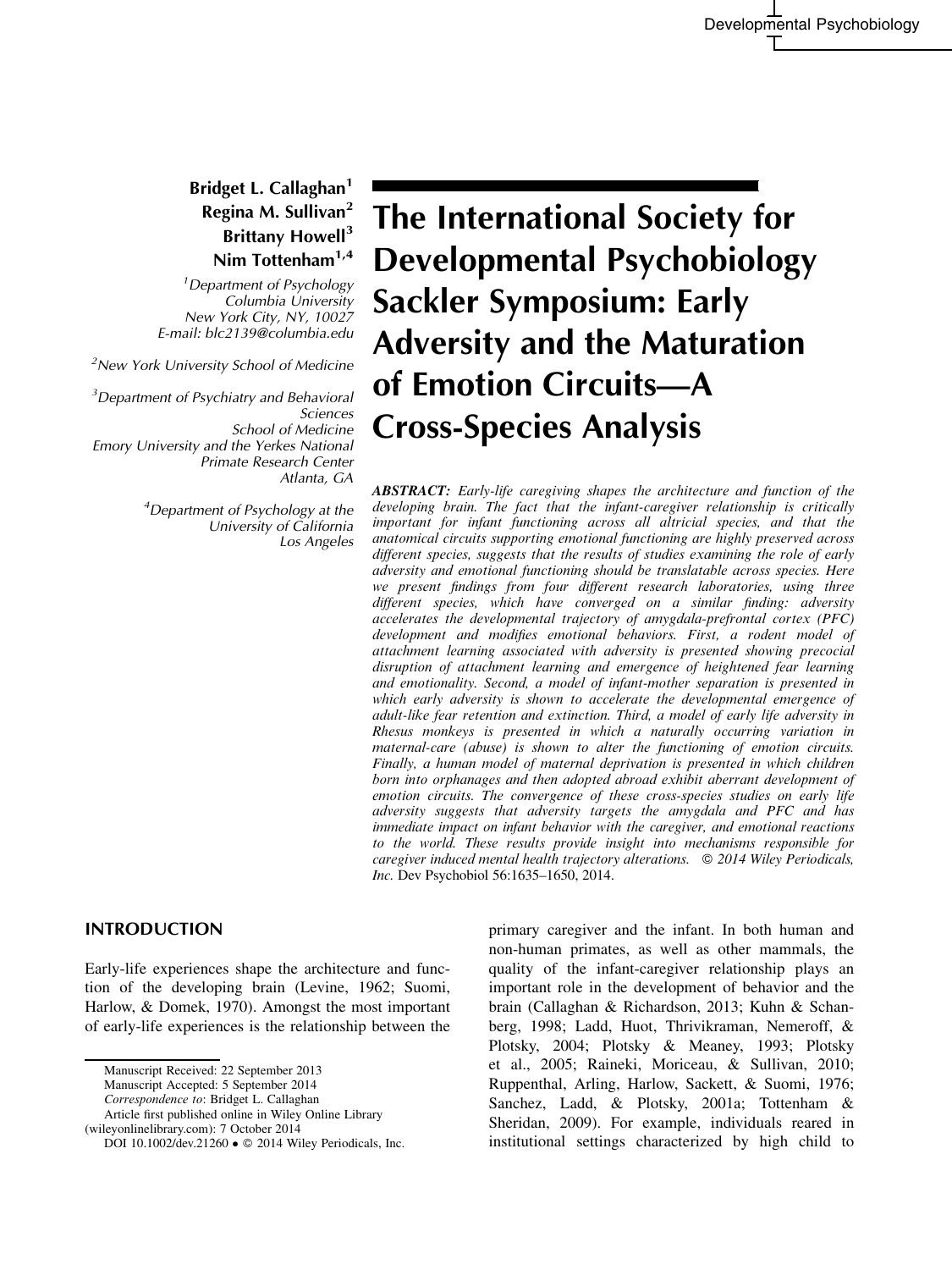caregiver ratios have been shown to exhibit deficits in emotion regulation, attachment to primary caregivers, and cognitive development (Kreppner et al., 2007; see Nelson, 2007; for a review of these findings; Rutter, 1998; Rutter, Kreppner, & O'Conner, 2001; O'Conner, Marvin, Rutter, Olrick, & Britner, 2003; Tottenham et al., 2010; Zeanah et al., 2009).

While the importance of early experiences on an individual's emotional and cognitive functioning has been recognized for some time, many of the models which have been created to probe this link are underutilized because they do not focus on early developmental time points (Thompson & Levitt, 2010). It is well accepted that many mental health problems have their onset early in life (e.g., Bradley et al., 2008; Caspi et al., 2003; Cartwright-Hatton, McNicol, & Doubleday, 2006; Juster et al., 2011; Polanczyk et al., 2009; Spataro, Mullen, Burgess, Wells, & Moss, 2004; Taylor, Way, & Seeman, 2011). Indeed, in one cohort, over 70% of individuals with a diagnosable anxiety disorder at age 21 had first received a diagnosis in childhood or adolescence (Newman et al., 1996). Also, for adult onset disorders (e.g., schizophrenia) the developmental trajectory eventually leading to end-state functioning is established in early life (Lewis & Levitt, 2002). For these reasons it has been suggested that clinical advances in the understanding and treatment of mental health problems will emerge from research which attempts to link the timing of adverse events to the onset of circuit disruption (Thompson & Levitt, 2010). Hence, studies investigating the outcomes of stress at early developmental time points will be critical in determining the initial steps in developmental trajectories which are established by stress and adversity, as well as how its early emerging manifestations might accumulate across the lifespan of an individual to result in end-state mental health dysfunction.

Models of disrupted infant-caregiver relationship have already shown much promise in uncovering some of the factors linking early adversity to poor mental health in adulthood, with similar findings being observed across species. For example, in infant rats, low levels of active maternal care are associated with greater methylation of a glucocorticoid receptor (GR) gene promoter in the hippocampus of adult offspring (Weaver et al., 2004). Similar epigenetic changes to GR gene promoters were recently found in the hippocampus of adult suicide victims that had been abused early in life; these changes were not observed in adult suicide victims not exposed to such early abuse (McGowan et al., 2009). These studies clearly demonstrate the benefits of utilizing a "translational" approach in investigating the effects of early-life adversity, with many findings in rodents appearing to be applicable to primates. Continuing with that approach, here we present findings from four different research laboratories, using three different species, which have converged on a similar finding: adversity alters the early trajectory of emotion regulation behaviors and the neural circuits which support those behaviors. These findings provide strong support for the view that translational models of disrupted infant-caregiver relationship are critical in our understanding of the establishment of mental health trajectories. We start this review by briefly outlining the development of the stress response system in rodents, primates and humans, contrasting this against the maturation of emotion behaviors to suggest that early postnatal life may be an especially sensitive period for the input of stress signals to regulate emotional development.

#### Development of the Hypothalamic-Pituitary-Adrenal (HPA) Axis

The hypothalamic-pituitary-adrenal (HPA) neuroaxis is one of the main systems activated by stress and is thought to mediate some of the alterations that have been reported in studies of early adversity. Briefly, when a stressor is detected specific pathways are activated, resulting in parvocellular neurons of the paraventricular nucleus of the hypothalamus (PVN) being activated and releasing corticotropin-releasing hormone (CRH), and other neuropeptides, such as arginine vasopressin (AVP), into the portal vasculature of the median eminence, which then act on the anterior pituitary to cause release of adrenocorticotropic hormone (ACTH) into the general circulation. ACTH acts upon cells in the adrenal cortex to cause the synthesis and release of glucocorticoids (GCs), cortisol in primates and corticosterone in rodents (together referred to as CORT; Charmandari, Tsigos, & Chrousos, 2005; Levine, 2001). CORT is a highly catabolic steroid hormone whose main function is to mobilize energy substrates to provide fuel to organs such as the heart and skeletal musculature to respond to threat. The HPA axis has a negative feedback mechanism to shut down its activity via GCs, so that CORT, for example, turns off axis activation by inhibiting ACTH synthesis at the level of the pituitary, and CRH at the level of the hypothalamus, and also by acting on extrahypothalamic structures, including limbic regulatory regions such as the hippocampus and PFC, that inhibit the axis (Charmandari et al., 2005; Herman & Cullinan, 1997; Ulrich-Lai & Herman, 2009). Stressinduced increases in circulating CORT levels are superimposed on circadian rhythms of cortisol, with the highest levels occurring in the morning around waking,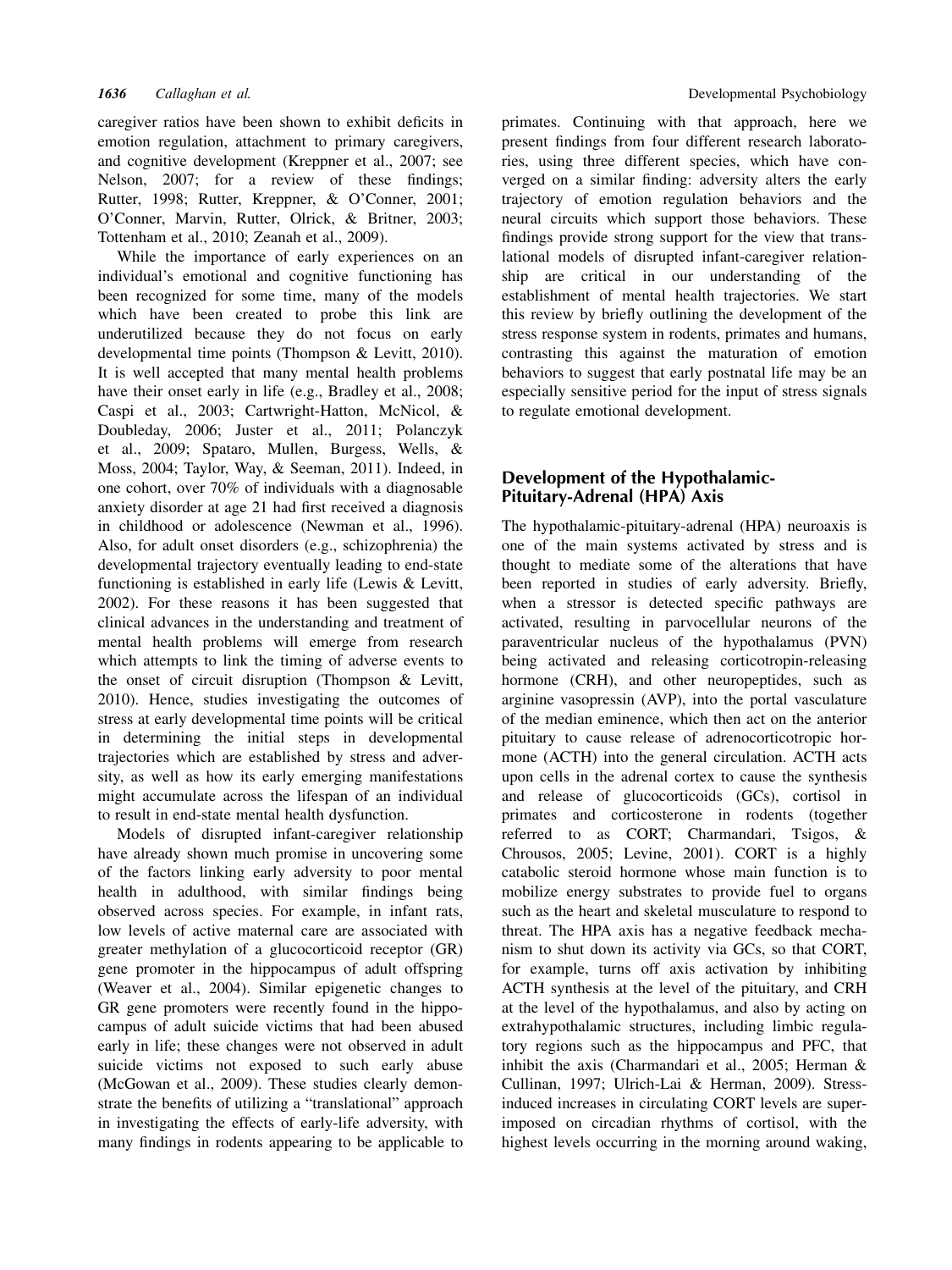and the lowest occurring at night around the onset of sleep, a result of changes in pulsatile release of CRH and AVP from the hypothalamus (Charmandari et al., 2005). Although CORT can have fast, nongenomic effects (Dallman, 2005), glucocorticoids are mainly slow-acting and act via two types of intracellular receptors: [1] glucocorticoid receptors (GR) which have low affinity for GCs and are primarily responsible for negative feedback of the HPA axis in both basal circadian function and the stress response, and [2] mineralocorticoid receptors (MR) which have high affinity for GCs and are primarily responsible for maintaining basal HPA axis activity (Sanchez, 2006). Both of these receptors translocate to the nuclei of cells once CORT is bound, affecting gene transcription by acting as transcription factors (Charmandari et al., 2005; Ulrich-Lai & Herman, 2009).

The HPA neuroaxis undergoes dramatic development across the early postnatal period in both rodents as well as non-human and human primates. One of the distinguishing features of this period is the relative quiescence of the HPA axis, either at baseline or in response to parental presence. In rodents, few stressors are capable of mounting a strong release of CORT early in development, leading to the characterization of this developmental period as the "stress hyporesponsive period" (Dallman, 2000). In rodents, the SHRP extends from about postnatal day (P) 4–14. At the termination of the SHRP, P14 rats can mount a corticosterone response to stress, however, other components of the HPA axis continue to develop after this time, for example, diurnal patterns of corticosterone do not mature until approximately P26 (Levin & Levine, 1975). In humans, activity of the developing HPA axis is strongly socially buffered, particularly by maternal cues in securely attached dyads (Hostinar, Sullivan, & Gunnar, 2014). For example, compared to insecurely attached infants, children with secure attachments to the mother exhibited lower cortisol levels when mothers accompanied them to the first few days of childcare (Ahnert, Gunnar, Lamb, & Barthel, 2004). In older children too, even access to maternal vocalizations have a powerful cortisol buffering effect. Specifically, 7–12 year old girls exposed to the Trier Social Stress Test for children and then given physical or telephone access to their mother exhibited a much faster return of cortisol to baseline levels than girls not given any access to the mother (Seltzer, Ziegler, & Pollak, 2010). Another important feature of HPA axis development in humans is the rise in baseline cortisol levels at the transition from childhood to adolescence, which corresponds with pubertal status (Kiess et al., 1995). Similar, to studies demonstrating social buffering of the HPA axis in humans, parental care also appears to buffer the developing HPA system in rhesus monkeys, with absence of parental care leading to increases in CORT (Sanchez, 2006).

#### Neurodevelopment of Amygdala-Prefrontal Circuitry and Fear

Interestingly, the time course of maturation for many fear behaviors (e.g., conditioned fear responses in the rat and separation anxiety in the human), and the neural circuitry which supports those behaviors, appears to map very well on to the trajectory of HPA axis maturation. For example, infant rats are markedly different from adults both in how fear is learned and expressed: amygdala dependent cued fear learning and innate fear to predator odor does not functionally emerge until P10 (Camp & Rudy, 2004; Haroutunian & Campbell, 1979; Sullivan, Landers, Yeaman, & Wilson, 2000; Takahashi, Nakashima, Hong, & Watanabe, 2005). The delayed emergence of fear is not a typical. Indeed, for many altricial species, fear expression is developmentally delayed, presumably emerging when it becomes ecologically significant and beneficial for survival. For rodents, fear emerges at a time when pups begin to leave the protection of the nest by taking brief trips outside the nest. We suggest that the emergence of the neural circuits supporting fear provides animals with a nervous system and behavioral repertoire adapted to their changing ecological niche as they transition from the nest to independence, which occurs over a brief 3 week period from birth to weaning.

Indeed, the first few weeks of life in the rodent also represent a period of developmental change in retention and extinction of conditioned fear. Specifically, while adult rats exhibit excellent memory retention following just a single conditioning episode (Gale et al., 2004; Paschall & Davis, 2002), infant rats rapidly forget fear associations across intervals as short as one week (a phenomenon known as infantile amnesia; Campbell & Campbell, 1962; Campbell & Spear, 1972). In addition, adult rats use an extinction system which is prone to fear relapse (e.g., Bouton & Bolles, 1979; Bouton, 2002), yet extinction in infancy is relapseresistant (for a review see Kim & Richardson, 2010). In other words, after extinction training in adulthood, rats will exhibit fear again if the context changes (renewal), if they are given a brief reminder treatment (reinstatement), or merely following the passage of time (spontaneous recovery). On the other hand, fear that is extinguished in infancy is permanently suppressed, regardless of the post-extinction manipulation (Kim & Richardson, Kim & Richardson, 2007a; Kim & Richardson, 2007b; Yap & Richardson, 2007). In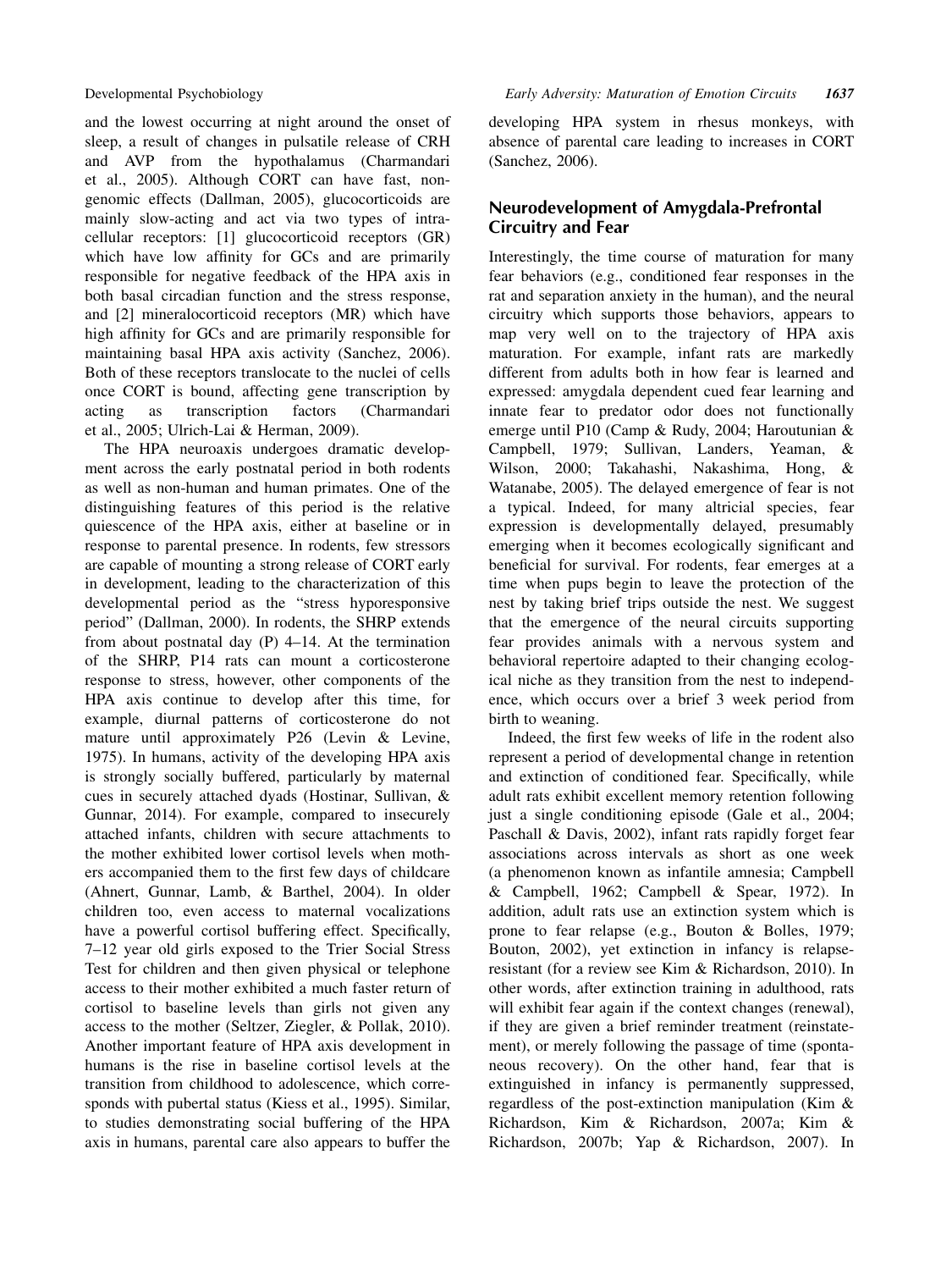addition to these behavioral dissociations in fear expression and extinction, there are also developmental changes in the neural circuits which support these behaviors. For example, the expression of fear in adult rats is dependent upon neural activity in the prelimbic prefrontal cortex (PL-PFC; Burgos-Robles, Vidal-Gonzalez, & Quirk, 2009; Corcoran & Quirk, 2007; Quirk, Likhtik, Pelletier, & Paré, 2003; Sierra-Mercado, Padilla-Coreano, & Quirk, 2010; Vidal-Gonzalez, Vidal-Gonzalez, Rauch, & Quirk, 2006). However, fear expression in infancy is PL-PFC independent (Li, Kim, & Richardson, 2012) and it was recently suggested that the exaggerated forgetting seen in young rats may be due to the apparent lack of coordinated activity between the mPFC and basolateral amygdala (BLA) early in life (Kim, Li, Hamlin, McNally, & Richardson, 2012). Similar, to fear expression, infant rats also use a different neural circuit to adults when fear is extinguished. While extinction in adult rats is dependent upon the infralimbic (IL) region of the PFC (Milad & Quirk, 2002), infant extinction is IL independent (Kim, Hamlin, & Richardson, 2009). Taken together these data suggest that fear conditioning and extinction in infancy are likely supported by a very simple circuit, involving only the amygdala and probably downstream targets involved in the expression of specific fear responses (e.g., the periaqueductal gray).

Non-human primates also exhibit substantial change in emotion circuits across the infancy to juvenile period of development. For example in rhesus monkeys amygdala afferents from portions of temporal cortex that relay visual information mature at week 3 when an animal first begins to respond appropriately to social cues, while efferents from these same temporal regions to orbital PFC do not become mature until 2 months when curiosity and frustration become apparent (Machado & Bachevalier, 2003). It is also during this time that the amygdala undergoes the fastest changes in volume (Chareyron, Lavenex, Amaral, & Lavenex, 2012; Payne, Machado, Bliwise, & Bachevalier, 2010). PFC development occurs over a much longer period, not becoming mature until approximately 3–4 years (Machado & Bachevalier, 2003). An example of how maturation and myelination of the PFC is reflected behaviorally is in the transition from infancy to early childhood, when the capacity for effortful behavioral control becomes apparent (Dawson, Panagiotides, Klinger, & Hill, 1992; Maestripieri & Carroll, 1998).

Finally, significant maturation of emotional networks also occurs over the childhood to adolescent period in humans. Specifically, typically raised children show an immature pattern of task-based connectivity between amygdala and mPFC (Gee et al., 2013b; i.e., positive coupling, such that when activity of the amygdala

increased, so did activity of the mPFC). This immature pattern was paralleled by high amygdala reactivity and immature fear behaviors (i.e., developmentally normative high separation anxiety). This amygdala-mPFC connectivity phenotype switched to an adult-like phenotype around 10 years old, such that like adults, adolescents showed the mature pattern of amygdalamPFC connectivity (i.e., negative coupling, such that when mPFC activity increased, amygdala reactivity decreased). The mature pattern was paralleled by decreased amygdala reactivity and lower levels of separation anxiety.

Together these data suggest that there exist both immature and mature patterns of fear responding and neural connectivity in emotion circuits and that the natural developmental transition between such behaviors/circuits may correspond with maturation of the HPA axis. Specifically, as the animal ages and maternal care decreases, HPA axis activity matures and there is a corresponding development of fear behaviors and supporting neural circuitry. Considering that the caregiver is a species-expected stimulus in altricial species, such as rodents and primates, then premature separation or near complete deprivation in the infant period should have enormous consequences on the developmental trajectory of systems that require maternal presence. In fact, it can be hypothesized that in the presence of early adversity the transition from immature to mature fear/stress circuitry would be accelerated. The following sections outline recently collected data supporting that hypothesis in rodent, monkey, and human models of early adversity.

#### Rat Models of Early Life Adversity within Attachment and the Developmental Trajectory of Affiliation and Fear

As mentioned earlier, amygdala dependent fear learning and innate fear to predator odor does not functionally emerge until P10 (Camp & Rudy, 2004; Haroutunian & Campbell, 1979; Sullivan et al., 2000; Takahashi et al., 2005). Here we briefly review the initial developmental emergence of cue (odor) fear learning in rodents. In very young rats, cue fear (the stimulus that predicts the shock) is not expressed or learned until around P10, which corresponds with the functional emergence of the amygdala, a brain area well-documented as critical for fear. Hippocampal-dependent fear learning does not functionally emerge until pups are weaning age (Sullivan & Holman, 2010). Second, we describe how early life fear cue learning and expression is uniquely dependent on the presence of amygdala CORT and the important role of the mother in controlling her pups' CORT levels, thus controlling her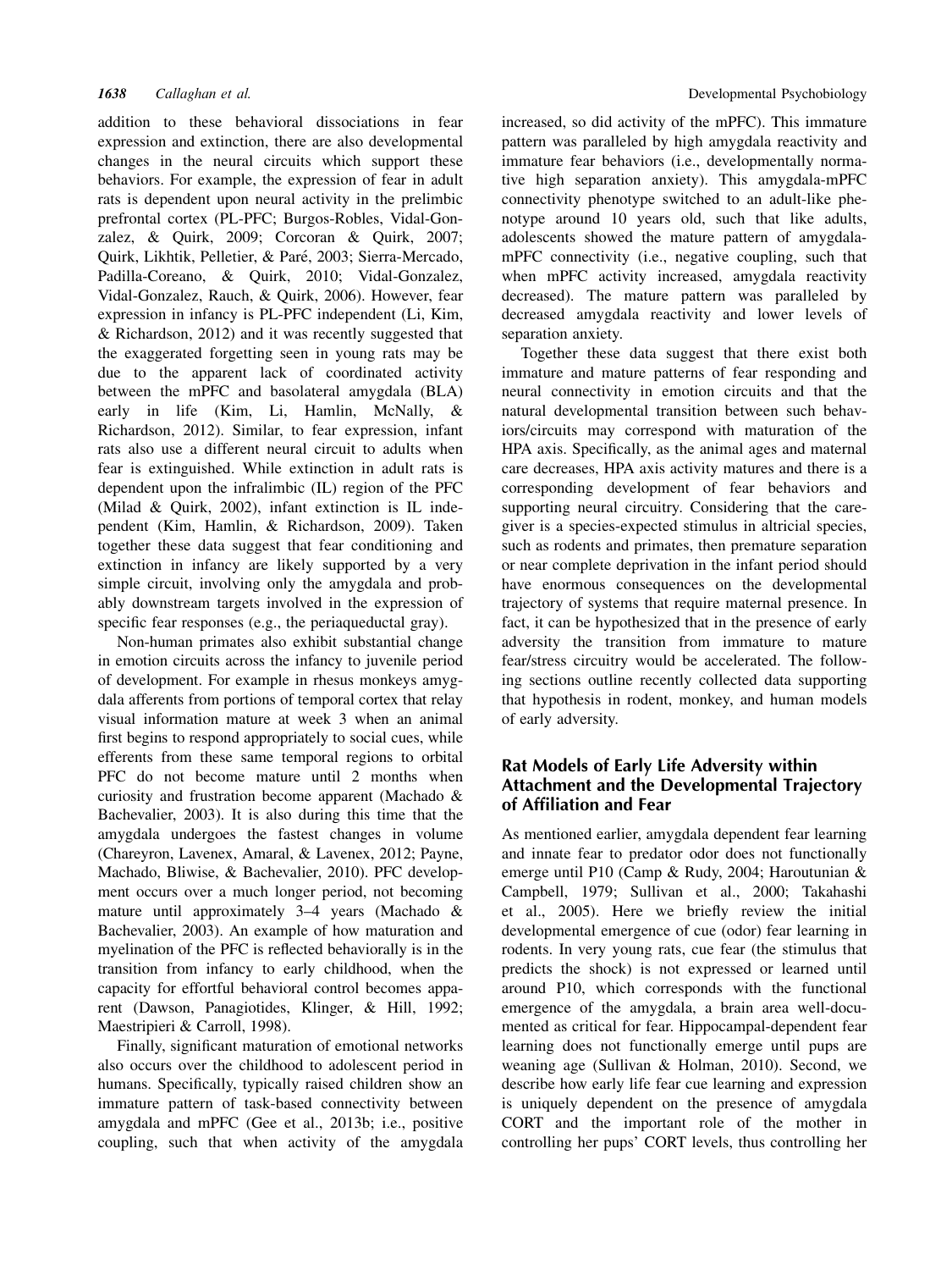pups' fear. Finally, we describe the benefits of a reduced fear system in early infancy when considered within the context of attachment to the mother.

#### Delayed Development of Olfactory Fear Learning and its Ecological Significance

Prior to the emergence of amygdala-dependent fear, pairing an odor and pain (moderate intensity shock, tailpinch, or rough handling by the caregiver) in rat pups results in a strong learned approach to the odor present during the pain (Sullivan et al., 2000; Camp & Rudy, 2004). The paradoxical odor preference learning induced by odor-pain pairings (i.e., a fear conditioning paradigm) occurs despite pups' robust response to pain and minor changes in pain threshold (Barr, 1995). Young pups fail to show odor avoidance learning due to their suppressed fear system, and particularly, the failure of the young amygdala to exhibit learningassociated plasticity. We have demonstrated this phenomenon in controlled classical fear conditioning outside the nest and within natural learning paradigms where an abusive mother delivers aversive stimuli within the nest, with all manipulations resulting in a failure to recruit the amygdala and preference learning (Raineki, Cortes, Belnoue, & Sullivan, 2012)

The suppression of fear learning and the production of preference learning by odor shock conditioning appears paradoxical. However, when these results are placed within the context of the pup's ecological niche, a cohesive picture of ecological significance emerges. The main function of odor learning in rat pups is to learn the maternal odor, which the deaf and blind pup relies on to support feeding and huddling with the mother. Finally, the maternal odor changes its characteristics as the mother eats new foods, suggesting pups are required to learn and relearn the maternal odor. Decades of research has shown us that pups readily learn new maternal odors simply by pairing a novel odor with presumably pleasant stimuli (i.e., milk, warmth, tactile stimulation–called stroking) but also painful stimuli (0.5 mA shock, tail pinch) (Haroutunian & Campbell, 1979; Camp & Rudy, 2004; Roth & Sullivan, 2005; Sullivan et al., 2000; Takahashi et al., 2005; Upton & Sullivan, 2010). Within the nest, mothers frequently interact with their pups in a gentle manner, but also inflict pain through stepping on them when entering or leaving the nest. We speculate that, since pups in the sensitive period for attachment are confined to the nest and the mother remains with her pups about 80% of the time, a broad system to support odor preference learning and suppress fear learning could optimize pups learning to approach the mother, rather than avoid the mother (Sullivan & Holman, 2010).

It should be noted that pups can learn to avoid odors if that odor is paired with malaise, such as that produced by a LiCl injection or strong 1.0 mA shock, although this learning does not depend upon the amygdala, unlike the adult, (Shionoya et al., 2006; Smotherman, 1982) and does not produce paradoxical approach/preference learning, despite pups experiencing endogenous malaise and pain.

#### Maternal Control of the Newly Emerging Fear System

After amygdala-dependent fear learning functionally emerges, this system has the unique function of being turned off if the mother is present. As is discussed here, it is the mother's ability to suppress pups' shock induced CORT release via social buffering, combined with the infant amygdala's unique dependence on CORT plasticity, that appears to underlie the maternal effect on fear at this age. Clues to the importance of the stress hormone CORT's critical role in fear have been known for decades. As previously stated, pups' fear expression to predator odor emerges at P10, yet increasing CORT in younger pups permits the precocious expression of fear, while reducing CORT in older pups prevents fear expression (Takahashi, 1994). Our pharmacological manipulations of pups' CORT levels also demonstrated its critical role in fear learning and its ability to switch on amygdala plasticity to support fear learning (Moriceau, Wilson, Levine, & Sullivan, 2006).

As noted above, CORT has a unique function in early life: it controls fear to predator odor and learned fear (Takahashi et al., 2005; Sullivan & Holman, 2010). Specifically, at about P10, shock begins to increase pups' CORT levels sufficiently to provide enough CORT to support fear expression and amygdala plasticity required for fear learning. Microinfusions of amygdala CORT can rapidly permit amygdala plasticity in pups during the SHRP, while infusions of receptor blockers prevent amygdala plasticity in post-SHRP pups. There is ecological significance to the ability of CORT to control pups' fear learning: mothers can alter pups' CORT levels though her milk or through rough handling of pups. Specifically, stress-induced rough maternal care (induced by providing insufficient bedding for nest building) produces a premature elevation in pups' CORT (Gilles et al., 1996; Raineki et al., 2012). The source of CORT seems to be a combination of that delivered through the mother's milk and pups' premature activation of the adrenal gland, which releases CORT (Raineki et al., 2012). Prematurely increasing pups' CORT, produces premature emergence of fear learning and termination of the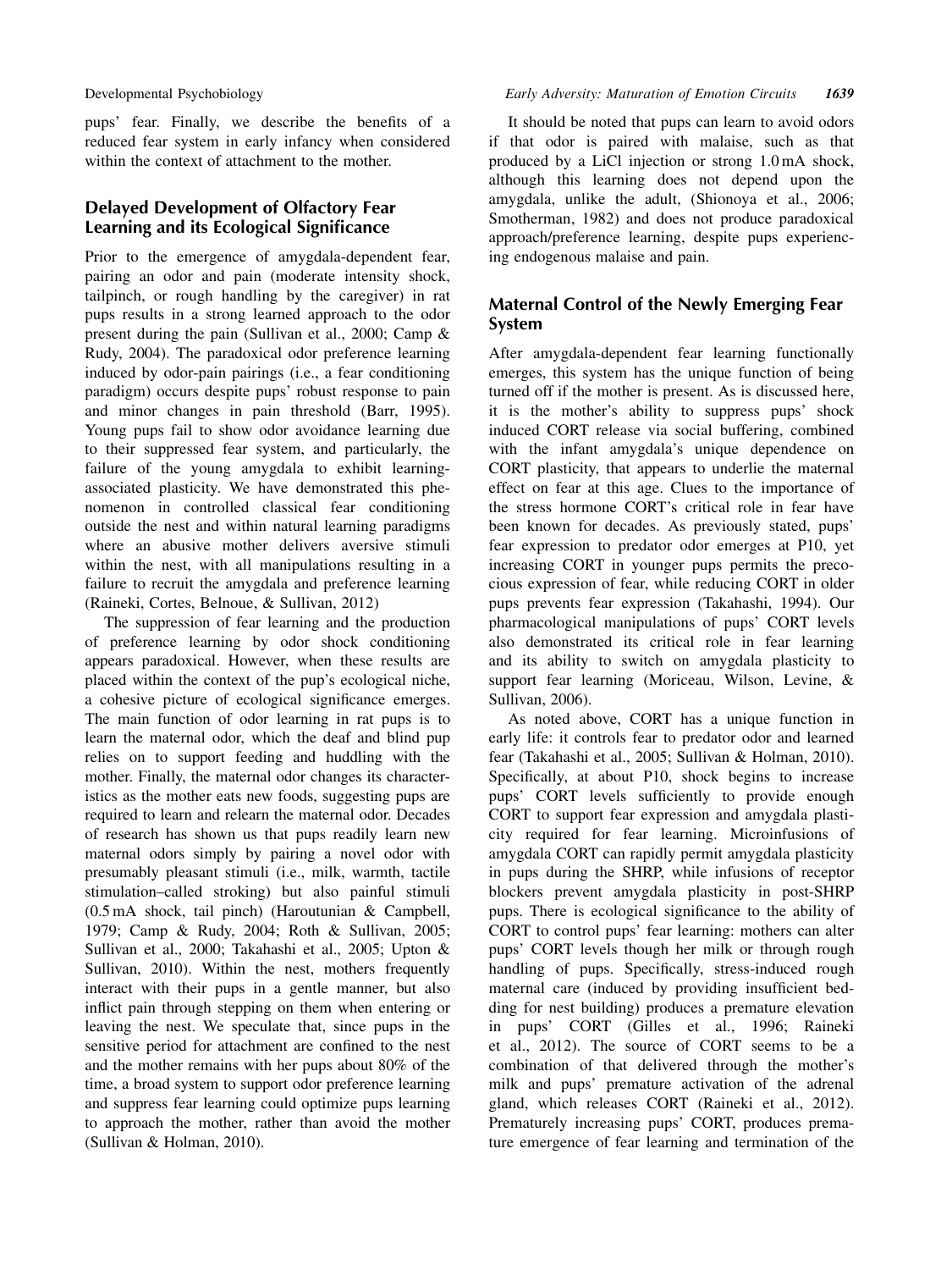sensitive period for attachment. Mothers can also suppress pups' cortiocsterone levels, although this only occurs after the SHRP has terminated and pups can mount a CORT response to stressors, which more recent data suggests occurs around P10 (VanOers, Kloet, Whelan, & Levine, 1998). Indeed, when pups receive shock during the "Transitional Sensitive Period," maternal presence "socially buffers" their CORT response, by completely blocking the shockinduced CORT response. Maternal presence suppresses the infant CORT response by blocking norepinephrine release, which is typically induced by shock, and which is necessary to activate the hypothalamic-piuitaryadrenal axis, causing the release of CORT from the adrenal gland (Shionoya et al., 2006). As maternal presence blocks pups' CORT, pups' amygdala plasticity and fear learning is blocked, allowing the reinstatement of pups' attachment learning (Moriceau et al., 2006; Shionoya et al., 2006).

Taken together, these data support an acceleration hypothesis of emotion learning by early life stress, suggesting that adult-like fear behaviors and the underlying neural circuitry which produces those behaviors can be elicited prematurely by adversity which causes early HPA stimulation. Further, they highlight the important role of the mother in buffering the infants cortisol response and regulating the expression of fear in transitional periods of development.

#### Rat Models of Early-life Stress: Maternal-Separation and the Developmental Trajectory of Fear and Extinction Systems

The developmental transition in attachment learning is not the only change to take place in the fear system across early life. As mentioned earlier fear conditioning and extinction in rats have each been shown to function differently in infancy than in adulthood (infants exhibit infantile amnesia and relapse resistant extinction whereas adults exhibit good fear retention and relapseprone extinction learning). Importantly, Pavlovian fear conditioning and extinction are two aspects of emotional learning that have high cross-species validity and clinical relevance. For example, there is high convergence between rats and humans in the neural structures which support fear and extinction learning. Also, disruptions in the processes of fear and extinction learning are believed to underlie numerous anxiety disorders (e.g., post-traumatic stress disorder [PTSD] and specific phobias; Coles & Heimberg, 2002; Milad et al., 2008; Milad et al., 2009; Monk et al., 2008). Further, the cognitive and behavioral treatments for anxiety disorders (i.e., exposure therapy) are modeled on the process of extinction (Milad et al., 2006). Hence,

understanding the processes of fear learning and fear inhibition in animals across development, as well as how these processes are affected by early-life stress, will be critical for enhancing our understanding of the establishment and progression of anxiety disorders, as well as how such disorders can be avoided through preventative intervention and treatment across the lifespan.

Much of the research which has examined the effects of early adversity on fear and extinction learning has focused on adult outcomes. For example, disruptions in the infant-caregiver relationship have been shown to lead to impaired context and cued fear conditioning (Kosten et al., 2005; Kosten et al., 2006; Stevenson et al., 2009) as well as extinction recall (Wilber et al., 2009) in adult rodents. Until very recently, only a small number of studies had investigated the early-life outcomes of infant-caregiver disruption on fear and extinction learning, however, both of those studies support an acceleration hypothesis. Specifically, parental separation was reported to enhance active avoidance learning in juvenile rodents (Abraham & Gruss, 2010) and early-life handling enhanced contextual conditioning in P18 rats (Beane et al., 2002); both those types of fear learning are typically impaired early in development. We recently investigated the effect of early adversity on cued fear and extinction learning in infancy.

Consistent with previous studies examining the effect of stress on developmental trajectories in fear behavior we also found that early stress accelerated the emergence of adult-like forms of cued fear retention and extinction. Specifically, we exposed rats to maternal separation (MS) rearing and then examined fear retention and extinction behaviours following conditioning in infancy. Maternal-separation is a potent stressor which typically involves removal of the pups from the mother for a moderate period of time (usually three hours), every day, across the first two weeks of life (e.g., Sanchez et al., 2001a). The procedure has been designed to model abnormal disruptions in maternal-infant contact, based upon the observation that dams often leave the nest to forage for food for periods of only 15–30 min (Sanchez et al., 2001a). In addition, MS is sufficient to evoke a CORT response in pups within the SHRP (Huot et al., 2002), and appears to disrupt maternal behaviors, with MS dams exhibiting delays in retrieving the pups as well as initiating licking and grooming upon reunion (Sanchez et al., 2001a). In the first demonstration that MS affected emotional learning in infant rats, Callaghan and Richardson (2011) exposed pups to 3 hr bouts of MS from postnatal days (P) 2–14. These rats were then trained, extinguished, and tested for extinction retention on consecutive days in infancy (i.e., beginning at P17).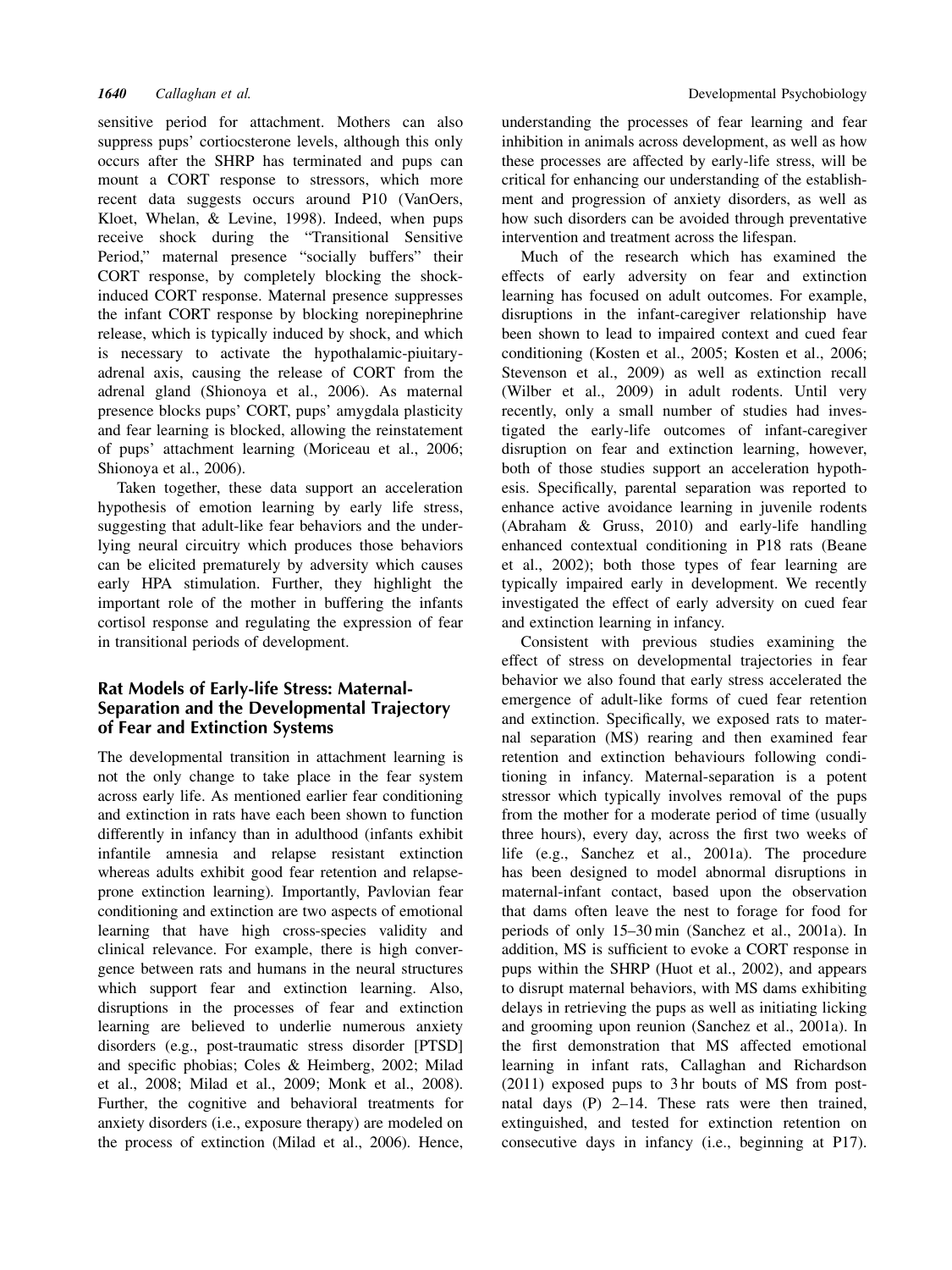MS rats were compared to standard reared (SR) rats of the same age. Across three experiments it was shown that MS had no effect on the initial amount of fear learned or the rate of within-session extinction, with both MS and SR infant rats showing high levels of fear at the start of extinction and low levels of fear by the end of extinction. However, when MS rats were tested for their fear to the CS in a different context than extinction-training, or when rats were tested the day after a brief reminder of conditioning (a single mild footshock), their fear responses returned. Standardreared infant rats, on the other hand, exhibited low levels of fear regardless of these post-extinction manipulations. In other words, similar to adult rats, P17 MS rats exhibited the renewal and reinstatement effects, whereas SR infant rats did not. In addition, those experiments showed that the expression of extinction at test was dependent upon activity of the neurotransmitter GABA (gamma amino butyric acid) in MS infants but not in SR infants; GABA is critical for the expression of extinction memories in adult rats but not in typically developing infant rats (Harris & Westbrook, 1998; Kim & Richardson, 2007b). Together, the results reported by Callaghan and Richardson (2011) show that disrupting the infant-caregiver relationship through maternal-separation results in an early transition from the infant to the adult extinction systems. That is, after MS, rats appear to exhibit adult-like extinction earlier in development.

Because early-life stress has been shown to cause early developmental transitions in both the extinction system and in the fear learning system, we recently asked whether early life stress would also cause an early transition in a different component of the fear system–retention (Callaghan & Richardson, 2012). In those experiments rats were exposed either to MS or SR and were then trained in infancy (P17). Using a between-subjects design rats were tested for their fear to the CS at one of two intervals, either 1 day later (an interval where young rats would normally remember) or 10 days later (an interval where young rats would normally forget; Callaghan & Richardson, 2012). The performance of the SR animals was consistent with the typical profile of infantile amnesia–memory was good one day after training but was dramatically reduced 10 days after training. The performance of the MS animals on the other hand was surprising because memory expression was high at both the one and 10 day intervals, suggesting that no forgetting had occurred across that time period. In a follow-up experiment we examined how long infant MS rats could retain a memory before it was forgotten. In that experiment the performance of MS paired rats was compared to a control group of MS rats that was given

#### Developmental Psychobiology **Early Adversity: Maturation of Emotion Circuits** 1641

unpaired presentations of the CS and US at intervals 7, 14, 30, or 55 days after training. While MS unpaired rats expressed low freezing to the CS at all intervals, MS paired rats expressed fear to the CS for as long as 30 days post conditioning. In a final experiment of that study, we examined whether the effects of MS could be mimicked by exposing mothers to the stress hormone CORT in their drinking water, rather than putting them through an MS procedure. In that experiment, pups that were nursed by CORT-treated dams (CORT-nursed) exhibited the same enhanced retention of fear associations as did the MS pups in the earlier experiments. On the other hand, pups nursed by vehicle-treated mothers exhibited infantile amnesia. Those results suggest that exposure to a stress hormone alone was sufficient to cause the early transition in fear retention systems.

Taken together, the studies reviewed here suggest that experiences which occur in the first few weeks of the rats' life are vital in establishing the developmental trajectory of emotion regulation systems. While adult-like forms of fear retention and fear extinction are typically slow to develop, these forms of emotion learning come online much faster following exposure to stress and stress hormones. These findings contribute to the burgeoning literature which points to stress as a general developmental switch, stimulating developmental transitions in many forms of emotional learning.

#### Rhesus Monkey Models of Early Life Stress: Phylogenetic Bridge Between Rodents and Humans

As demonstrated by the extensive work described above, rodents are indispensable translational models of the effects of early life stress on the development of fear and emotion systems. However, due to their phylogenetic distance to humans, it is difficult to know how these findings translate to primates. Non-human primate models are crucial when studying the neural mechanisms of the developmental effects of early life stress because they help to bridge the phylogenetic gap between rodents and humans (Gibbs et al., 2007). Rhesus monkeys, an Old World species, in particular have been widely used to study outcomes following disruption of the motherinfant relationship in early life due to their similarity to humans in both behavioral and neural development. Rhesus monkeys show complex social behaviors and mother-infant relationships that develop in ways similar to humans. For example, rhesus monkeys have single offspring and infants spend the first month of life in close physical contact with their mothers, who limits the infant's social interactions to immediate family members (Hinde & Spencer-Booth, 1967), much like the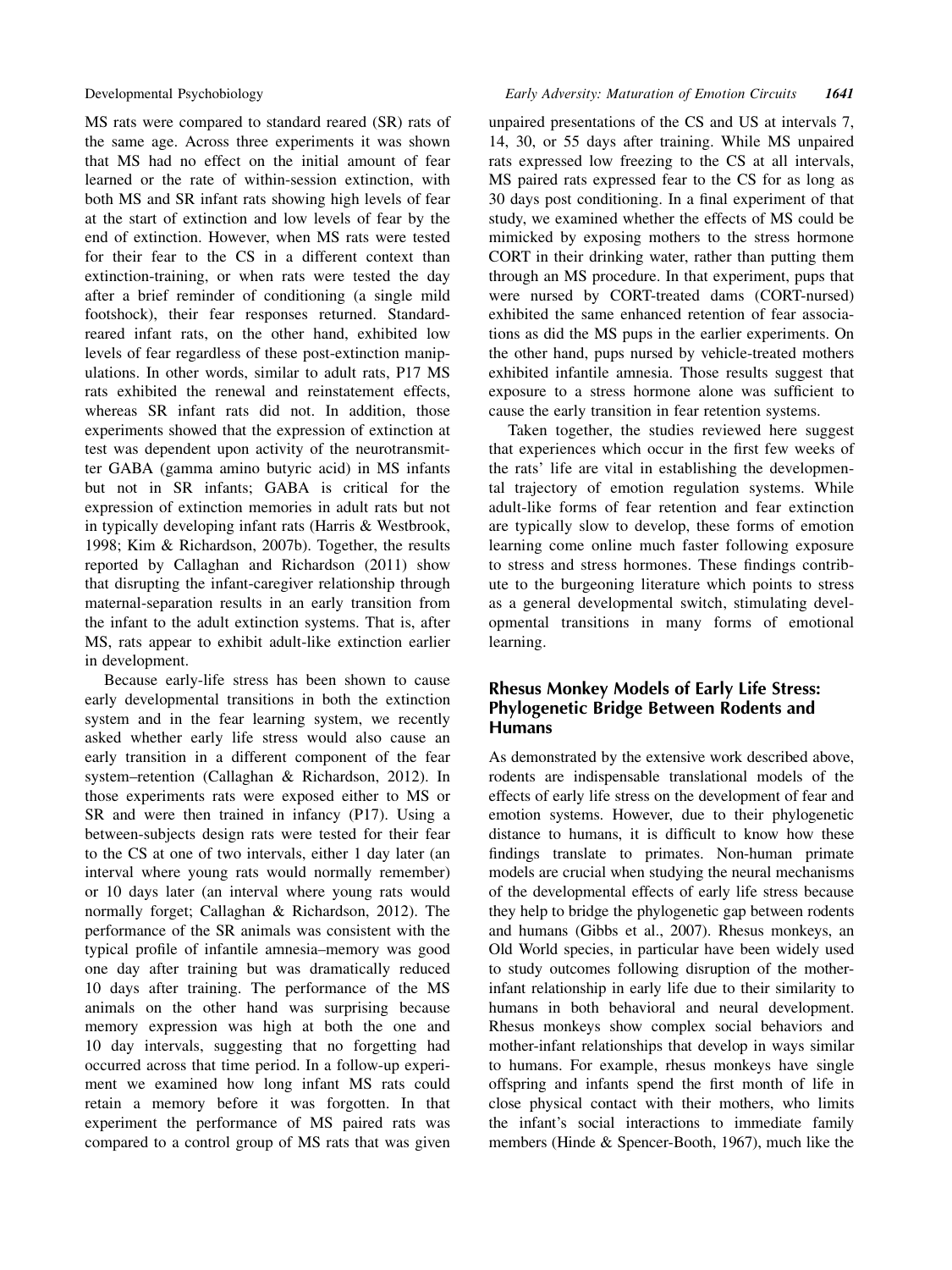infant phase in humans. Another example are the rapid changes in the mother-infant relationship that occur between 3 and 6 months of age, a time of increased infant independence, exploration and social interactions, when social fear emerges, corresponding to the toddler age in humans. Rhesus monkeys have been instrumental in providing evidence of the neurodevelopmental changes that parallel these behavioral changes in primates, both under species typical conditions and during disruption of the mother-infant relationship.

Several rhesus monkey models of mother-infant relationship disruption have been used to study the effects of this experience on the brain and behavior (Sanchez, Ladd, & Plotsky, 2001b). Rearing monkeys without a mother in partial social isolation (as done by Dr. Harry Harlow and colleagues in the 1960's and 70's) resulted in severe behavioral and social deficits including stereotypies, self-injurious behavior, inability to read social cues or develop normal social relationships, and hyper aggressiveness, while rearing in complete social isolation led to similar outcomes, but with increased severity, and also included increased fear and anxiety (Seay & Gottfried, 1975; Suomi, Harlow, & Kimball, 1971). Maternal separation has also been used in non-human primates to model early life stress and its effects on the brain. Separation from the mother is a potent stressor in infant monkeys, just as in rodents, that leads to increased motor activity, vocalizations, and increased HPA axis function (Bayart, Hayashi, Faull, Barchas, & Levine, 1990; Harlow, Harlow, & Suomi, 1971). Increased acoustic startle reactivity and alterations in HPA axis function have been reported in maternally separated monkeys (Sanchez et al., 2005), effects thought to be mediated by exposure to elevated levels of stress hormones (Sanchez et al., 2001a).

These alterations parallel those discussed above in rodents and are thought to be due to underlying alterations in the brain, particularly regions involved in fear and emotion such as PFC-amygdala circuits. It is important to highlight that rhesus monkeys have well-developed brains that closely resemble humans' in respect to organization and neurochemistry (Barbas, 2000; Croxson et al., 2005; Reep, 1984; Thiebaut, Dell'Acqua, Valabregue, & Catani, 2012), particularly regarding the PFC, which is very different in primates versus rodents (Preuss & Goldman-Rakic, Preuss & Goldman-Rakic, 1991a; Preuss & Goldman-Rakic, 1991b; Preuss, 1995; Öngür & Price, 2000), making them strong model organisms to study developmental effects of experience on PFC-amygdala circuits. The rhesus brain also develops in similar temporal and anatomical patterns as in humans, that is, maturational processes occur in similar region specific patterns during development, although over a condensed time period in the case of monkeys (approximately 1:4 years, monkey to human time; Diamond, 1991; Gibson, 1991; Huttenlocher & Dabholkar, 1997).

As mentioned earlier, PFC-amygdala circuits undergo rapid developmental changes early in life in both humans and rhesus monkeys, one of the primary reasons these regions are thought to be especially vulnerable to early life stress. For example, in rhesus monkeys afferents and efferents between the amygdala and portions of temporal cortex continue to mature across the first 2 months of life (Machado & Bachevalier, 2003) and amygdala volume increases dramatically across this time (Chareyron et al., 2012; Payne et al., 2010). On the other hand, maturation and myelination of the PFC occurs over a much longer period, not becoming mature until approximately 3–4 years (Machado & Bachevalier, 2003).

Evidence in rhesus monkeys corroborates the role of cortisol in the alterations of PFC-amygdala circuits. In primates glucocorticoid and mineralocorticoid receptors (the two main types of receptors to which cortisol binds) are expressed in most cortical regions, including the PFC (Sanchez, Young, Plotsky, & Insel, 2000; Sanchez, 2006). It is through these receptors that stressinduced elevations of GCs can affect the PFC and other emotion regulatory regions, particularly during development. Functional changes in metabolism in PFC that correlate with cortisol have been demonstrated in juvenile rhesus monkeys during maternal separations (Rilling et al., 2001). Interestingly, enlargement of these stress sensitive areas, including the dorsomedial PFC and dorsal anterior cingulate cortex, has been reported in juvenile monkeys reared in partial social isolation (Spinelli et al., 2009), which, given that volumes of these regions increase during and beyond the juvenile period (Knickmeyer et al., 2010) is consistent with the hypothesis that this adverse early experience increases the rate of maturation in these regions. Alterations in the HPA axis have also been reported in non-human primate models of social isolation (Boyce, Champoux, Suomi, & Gunnar, 1995; Ladd, Thrivikraman, Huot, & Plotsky, 2005). It is difficult to determine whether or not these changes are consistent with an increase in maturational rate of the HPA axis because this system is one of the primary responses to stressors, and may change its function in response to stress, especially during development. It is also important to recognize the role of heritable factors in the complex interplay of early experience and development of these systems. Recently several studies provided evidence for several gene x environment interactions and epigenetic mechanisms for the effects of early adversity (Barr et al., 2004; Provençal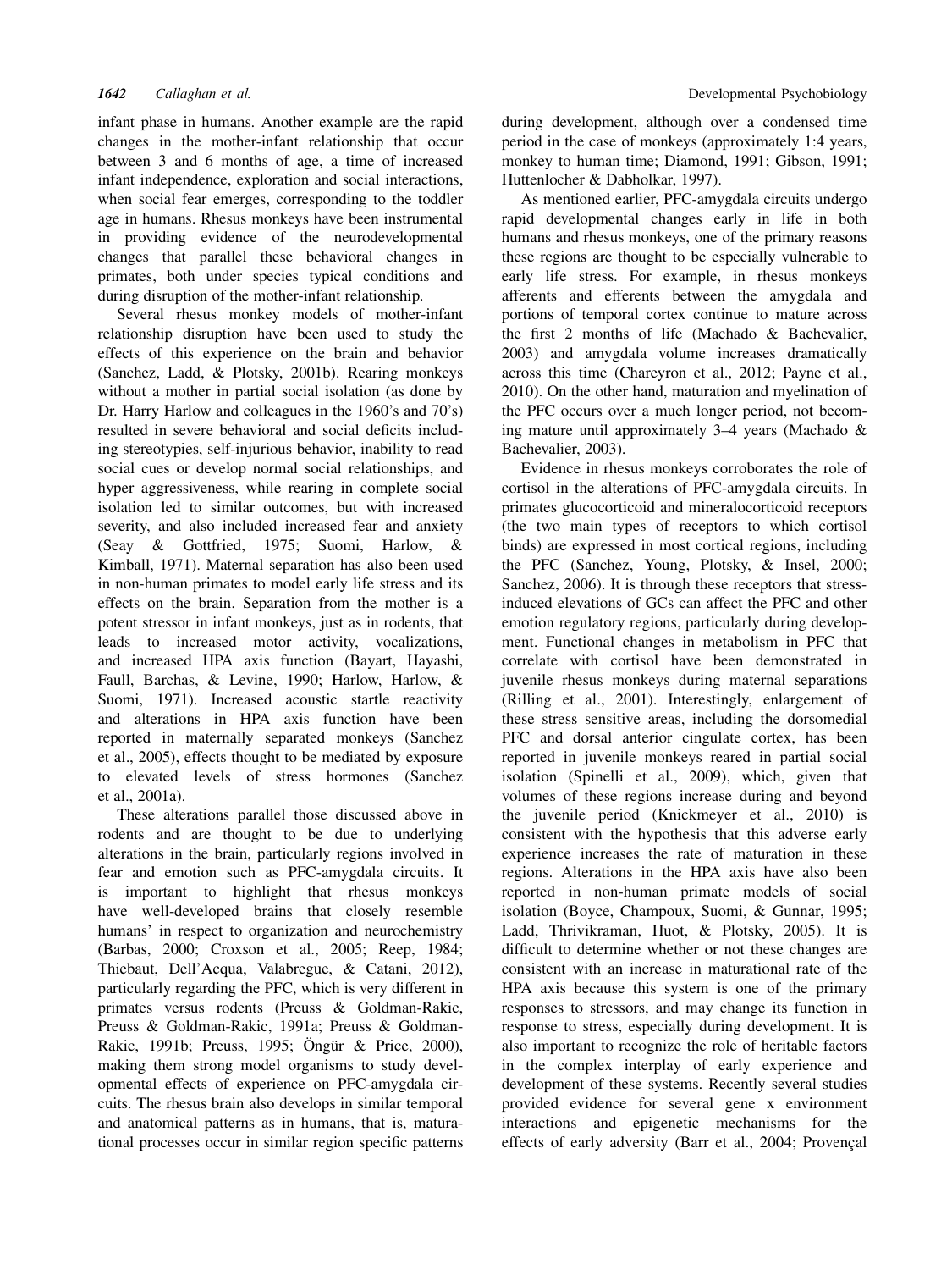et al., 2012), highlighting the importance of genetic contributions to the effects of early experience.

In conclusion, nonhuman primate models have been invaluable in the study of development of the brain and behaviour in response to early life stress. To best understand the effects of mother-infant relationship disruption in primates we need to first understand normative development in primates. There is still much to learn about normative brain development before we can accurately interpret and understand the many findings described above. It is also important to recognize the importance of rodent studies in informing nonhuman primate research on both typical and atypical development. In order to further our understanding of alterations in human development, studies in monkeys can be designed using information gained from the important work being done in rodents. An example are the current studies being undertaken in the laboratory of Dr. Mar Sanchez, in which the role of the experience of maternal infant maltreatment is being investigated using a cross-fostering design in rhesus monkeys, much like the studies done by Michael Meaney and others in rodents (Caldji, Hellstrom, Zhang, Diorio, & Meaney, 2011). Using this design we hope to disentangle the role of the experience, independent of heritable factors, on the brain and behavior in primates, with the ultimate goal being to apply this knowledge to humans.

#### Early-Life Adversity in the Human: Developmental Trajectory of Amygdala Circuits in Previously Institutionalized Children

Despite the many important differences between humans and the other non-human species discussed in this paper, there are nonetheless important early-life processes that share an ecological similarity across rodents and primates. For example, although the species differ in the duration of gestation and subsequent age at birth, the regulatory needs of the infant are highly similar regardless of species. The infant is born in an altricial state; that is, the infant could not survive without caregiving (as discussed in Tottenham, 2012). The critical value of this relationship for survival qualifies the caregiver as a species-expected stimulus for the infant. Therefore, the infant, regardless of rodent, non-human primate, or human, has the same goal, which is to ensure proximity to the caregiver (Ainsworth, 1969; Bowlby, 1982; Moriceau & Roth, 2010).

If the caregiver is a species-expected stimulus, then premature separation or near complete deprivation in the infant period should have devastating consequences on the developmental trajectory of systems that require maternal presence. As is discussed in this paper, the amygdala and prefrontal cortex have shown aberrant developmental trajectories following early caregiving adversity in the monkey and the rodent. In particular, the rodent findings provide evidence that maternal absence acts to accelerate amygdala and prefrontal development. This acceleration may be a developmental adaptation of the infant to meet the unexpected needs elicited by a severely altered caregiving environment. This section discusses development of the human amygdala following early maternal deprivation.

The hypotheses driving research with human samples have been largely motivated and constrained by the animal findings, such as those presented in this paper. Until the advent of functional magnetic resonance imaging (fMRI) technology, a non-invasive technique that provides both structural information and an indirect measure of neural activity, there was very little opportunity to address neurodevelopment in healthy and awake humans. Structural or functional MRI is a particularly valuable technique for examining the development of deep structures in the brain, such as the amygdala. With the advent of fMRI, the field of research on human brain development has exploded. For the first time in history, scientists are able to obtain information about normative brain development in awake and performing child and adolescent participants. The first fMRI study on normative brain development was published by Dr. BJ Casey (1995), and since then, the field has grown rapidly.

Early-life stress exposure is an experimental variable that can be controlled in many animal models. That is, to make claims about the timing of early-life stress, researchers can restrict the timing and duration of adversity to a particular developmental period (e.g., the early post-natal period). However, this temporal specificity is not commonly available in most human populations, where adversity tends to remain a fairly stable characteristic across the lifetime (e.g., psychosocial adversity at one age has a high likelihood of being followed by subsequent adversity/ies). Therefore, making claims about the effects of early adversity on human amygdala development is typically not possible. The sample that we have been closely following is a very special group of children and adolescents who experienced maternal deprivation (in the form of institutional rearing, such as orphanages abroad) and were subsequently adopted (via international adoption) into families in the United States. Families that adopt internationally tend to come from very high socioeconomic backgrounds. As demonstrated by their efforts to adopt internationally (which is arduous), families that adopt internationally have a great desire to provide care, a critical characteristic in children's mental health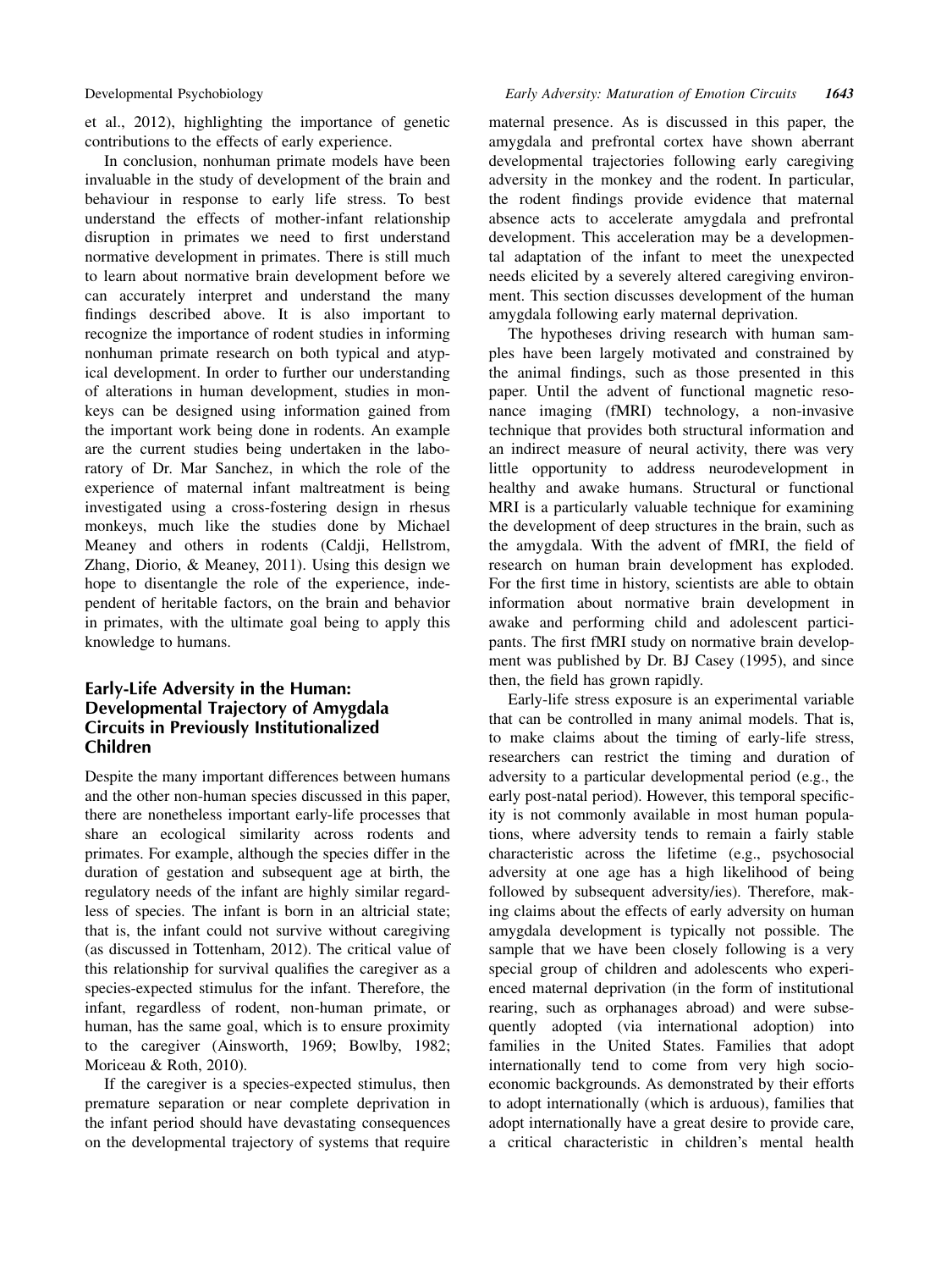outcomes (Hodges & Tizard, 1989). Therefore, this population of children provide two unusual factors: the environment of early-life (pre-adoption) and that after adoption contrast starkly; and the end-date of the maternally deprived environment is known.

Consistent with animal models that have shown alterations in amygdala development following earlylife stress, examination of human amygdala development has also demonstrated altered phenotypes. In a group of children (mean  $age = 8$  years old), those with a history of institutional care (previously-institutionalized; PI) exhibited larger amygdala volumes relative to a typically-raised comparison group of peers (Tottenham et al., 2010). Longer stays in the institutional care setting (i.e., later age of adoption) were associated with larger amygdala volumes. Similar findings have been observed in a group of children adopted from Romania into the United Kingdom (Mehta & Golembo, 2009; although see Sheridan & Fox, 2012). Larger amygdala volumes have been observed in less extreme forms of maternal deprivation as well; namely, children of depressed mothers also exhibit enlarged amygdala volumes and elevated levels of glucocorticoids (Lupien & Parent, 2011). These findings suggest that the human amygdala may be particularly sensitive to variations in maternal care early in life. We have observed behavioral correlates of amygdala phenotype such that larger amygdala volumes were associated with more errors on a behavioral regulation task in the context of highly arousing emotional information and greater parent reported internalizing problems and trait anxiety (Tottenham et al., 2010), phenotypes commonly identified in this sample of children (Goff et al., 2012; Wiik & Loman, 2011; Zeanah et al., 2009). It is unclear what larger volume as assessed by structural MRI reflects at the cellular level, but rodent work has shown that early weaning results in premature myelination of cells in the basolateral amygdala (Ono et al., 2008). If the same occurs in humans, structural differences measured at the level of MRI may reflect increased speed and efficiency within the amygdala following early caregiving adversity.

Activity of the amygdala and its connections with medial prefrontal cortex (mPFC) are also altered following institutional rearing. We have observed amygdala hyperactivity in PI youth across two separate samples (Weill Cornell Medical College & UCLA) in response to highly arousing emotional faces (Tottenham et al., 2011). Amygdala hyperactivity was associated with poorer social competence with peers as reported by parents, and hyperactivity also mediated group differences in laboratory-measured social behaviors. Specifically, children in the post-institutionalized group exhibited decreased eye-contact relative to typically-raised peers, and this decreased contact was mediated by heightened amygdala response during the scanning session.

We also observed a pattern of functional connections between amygdala and mPFC that was highly consistent with the rat models presented above. Typically raised children show an immature pattern of task-based connectivity between amygdala and mPFC (Gee et al., 2013) (i.e., positive coupling, such that when activity of the amygdala increased, so did activity of the mPFC). This immature pattern was paralleled by high amygdala reactivity and immature fear behaviors (i.e., developmentally normative high separation anxiety). This amygdala-mPFC connectivity phenotype switched to an adult-like phenotype around 10 years old, such that like adults, adolescents showed the mature pattern of amygdala-mPFC connectivity (i.e., negative coupling, such that when mPFC activity increased, amygdala reactivity decreased). The mature pattern was paralleled by decreased amygdala reactivity and lower levels of separation anxiety. In contrast to the typical group, PI children showed evidence of the mature amygdala-mPFC connectivity phenotype such that their connectivity resembled an adolescent's (Gee et al., 2013a). These group differences between typically raised and PI children were mediated by group differences in cortisol production, consistent with the notion that stress can accelerate amygdala-mPFC circuit development. One interpretation of this timing effect is that the shift in connectivity towards the adultstate is the cascading result of early and/or elevated amygdala activity, which could have instantiated this change in connections with mPFC.

It is unclear at this point whether aberrant amygdala development in the post-institutionalized group reflects accelerated development of the human amygdala as it does in the rodent. To make this claim, much more needs to be understood about the normative course of human amygdala development. The age of human amygdala functional onset is not yet known, and this information is critical for understanding the timing effects of early adversity. In the rodent, the amygdala remains functionally dormant for a period (e.g., approximately 10 days) after birth. This level of specific knowledge has not been established in the human, although it is a goal in the human research and progress is being made. We have shown that the human amygdala is responsive to fear-relevant stimuli by 4 years old (Gee et al., 2013b). The amygdala was highly reactive at this young age and showed attenuated responses in older ages. This finding suggests that amygdala functional onset emerges earlier than early childhood and may occur in the preschool period (if not earlier). Until those data are collected, it is not possible to know whether heightened amygdala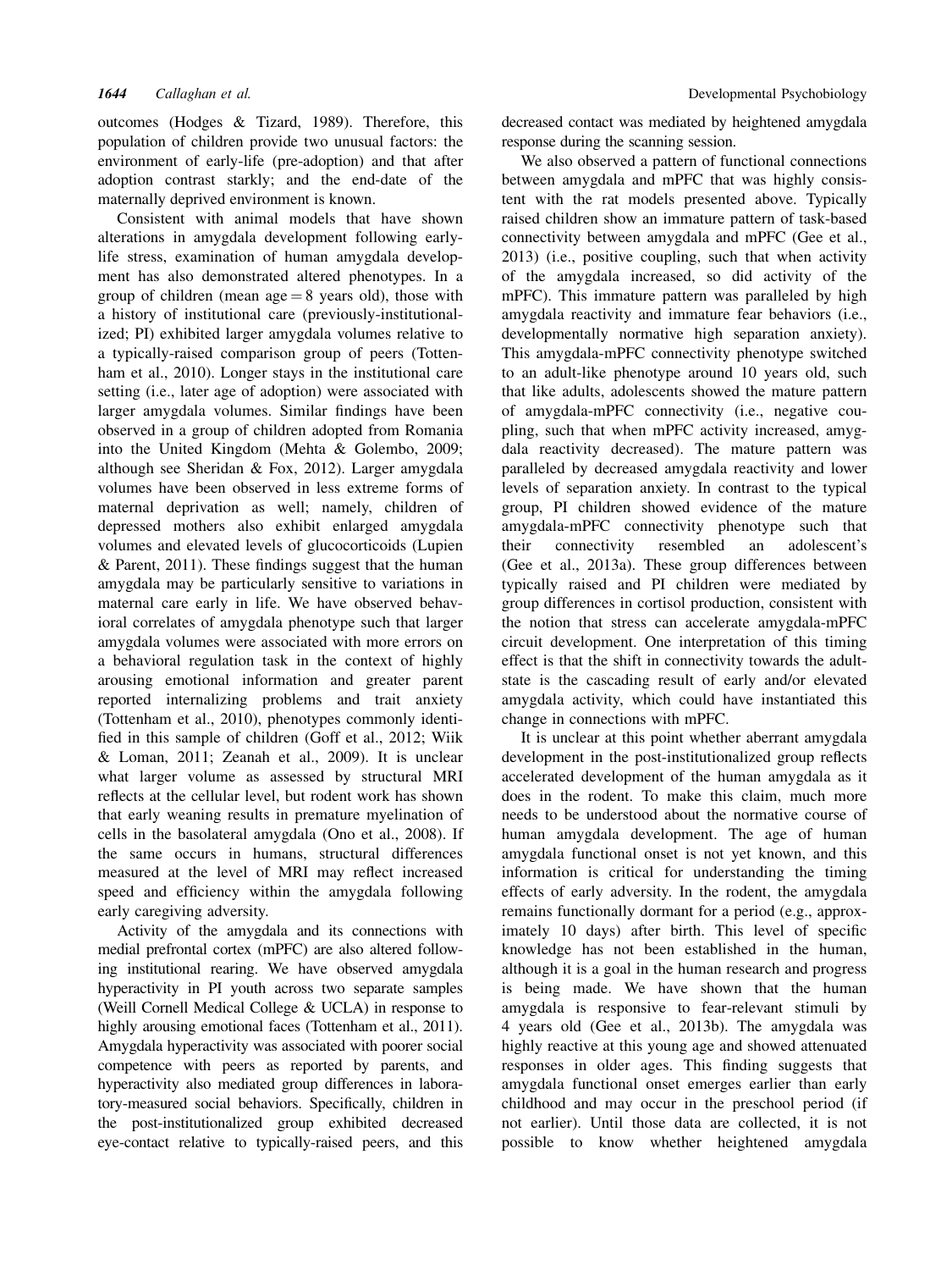response following early life caregiving adversity reflects acceleration or not. In fact, the heightened amygdala reactivity to fear faces observed in typically developing groups may mask any group differences in amygdala hyperactivity during early childhood. Therefore, a prerequisite for understanding the effects of early caregiving adversity is to characterize normative development of the human amygdala.

#### **Conclusions**

The models of early-life stress discussed here (maternaldeprivation/separation, abuse) are frequently used, across species, to empirically examine the effect of exposure to adverse events on early emotional functioning. The fact that many emotional disorders emerge during development and are associated with early-life adversity affords high clinical importance to the research being done in this area and support the use of a translational approach. Indeed, there are many features of early stress models that make them amenable to translation across species. Specifically, neural circuits that are affected by early stress, and those which support fear learning and attachment, are highly preserved across different species (e.g., rodents and primates; Lissek et al., 2005; Milad et al., 2008, 2009; Monk et al., 2008). Also, the infant-caregiver relationship is critical for infant survival in all altricial mammals (due to complete dependence upon the caregiver at birth), suggesting that maternal-deprivation/separation and abuse represent ecologically valid models of disruption in exposure to a species-expected stimulus.

In the symposium, and now in this review, we have highlighted the remarkable similarity in research findings to emerge from current models of early-life adversity across three different species–rodent, monkey, and human. The four research groups that contributed to this symposium had reported that early-life adversity affected the maturation of fear circuitry (e.g., amygdala and prefrontal cortex), as well as associated behaviours of the fear network (e.g., attachment learning, fear conditioning, extinction, and anxiety). It is striking that many of these outcomes appear to reflect accelerated maturation of emotion circuits and behaviours following early-life stress. Indeed, early maturation of fear systems following adversity could be advantageous, promoting independent survival at an earlier than expected time point. However, the interpretation of these findings as either accelerated maturation, or aberrant development, will be greatly enhanced by further studies which map typical development of emotion networks in the brain, especially in monkeys and humans (see Gee et al., 2013b; Qin, Young, Supekar, Uddin, & Menon, 2012 for examples). If these outcomes are indeed reflective of accelerated maturation it will be interesting for future studies to determine the functional "cost" of such premature development in emotional systems as well as the short-term benefits and the likely evolutionary significance of this effect. We hope that these findings will encourage greater research into the development of fear circuits and the environmental cues which regulate their maturation across species.

#### About the Symposium

The findings discussed in this paper were presented at the Sackler Special Interest Symposium at the International Society for Developmental Psychobiology annual meeting in 2012. The symposium documented emerging data from the following labs across the world: Regina Sullivan at New York University School of Medicine; Bridget Callaghan (who was a PhD candidate in the laboratory of Professor Rick Richardson at The University of New South Wales in Australia at the time of the symposium and presented a complement of studies from her doctoral thesis); Brittany Howell (who was a PhD candidate in the laboratory of Dr. Mar Sanchez in the Department of Psychiatry and Behavioral Sciences, School of Medicine, Emory University and the Yerkes National Primate Research Center, Atlanta, GA at the time of the symposium and presented a combination of previous results from Dr. Sanchez's group and preliminary results from her dissertation research); Nim Tottenham from the Department of Psychology at the University of California, Los Angeles (who presented data from both from her work at UCLA as well as findings from her dissertation research with Dr. BJ Casey's laboratory in the Sackler Institute for Developmental Psychobiology at Weill Cornell Medical College in New York City).

#### REFERENCES

- Abraham, A., & Gruss, M. (2010). Stress inoculation facilitates active avoidance learning of the semi-precocial rodent Octodon degus, Behavioural Brain Research, 213, 293–303.
- Ahnert, L., Gunnar, M. R., Lamb, M. E., & Barthel, M. (2004). Transition to child care: Associations with infant– mother attachment, infant negative emotion, and cortisol elevations, Child Development, 75, 639–650.
- Ainsworth, M. D. (1969). Object relations, dependency, and attachment: A theoretical review of the infant-mother relationship, Child Development, 40, 969–1025.
- Barbas, H. (2000). Connections underlying the synthesis of cognition, memory, and emotion in primate prefrontal cortices, Brain Research Bulletin, 52, 319–330.
- Barr, C. S., Newman, T. K., Shannon, C., Parker, C., Dvoskin, R. L., Becker, M. L., … Higley, J. D. (2004). Rearing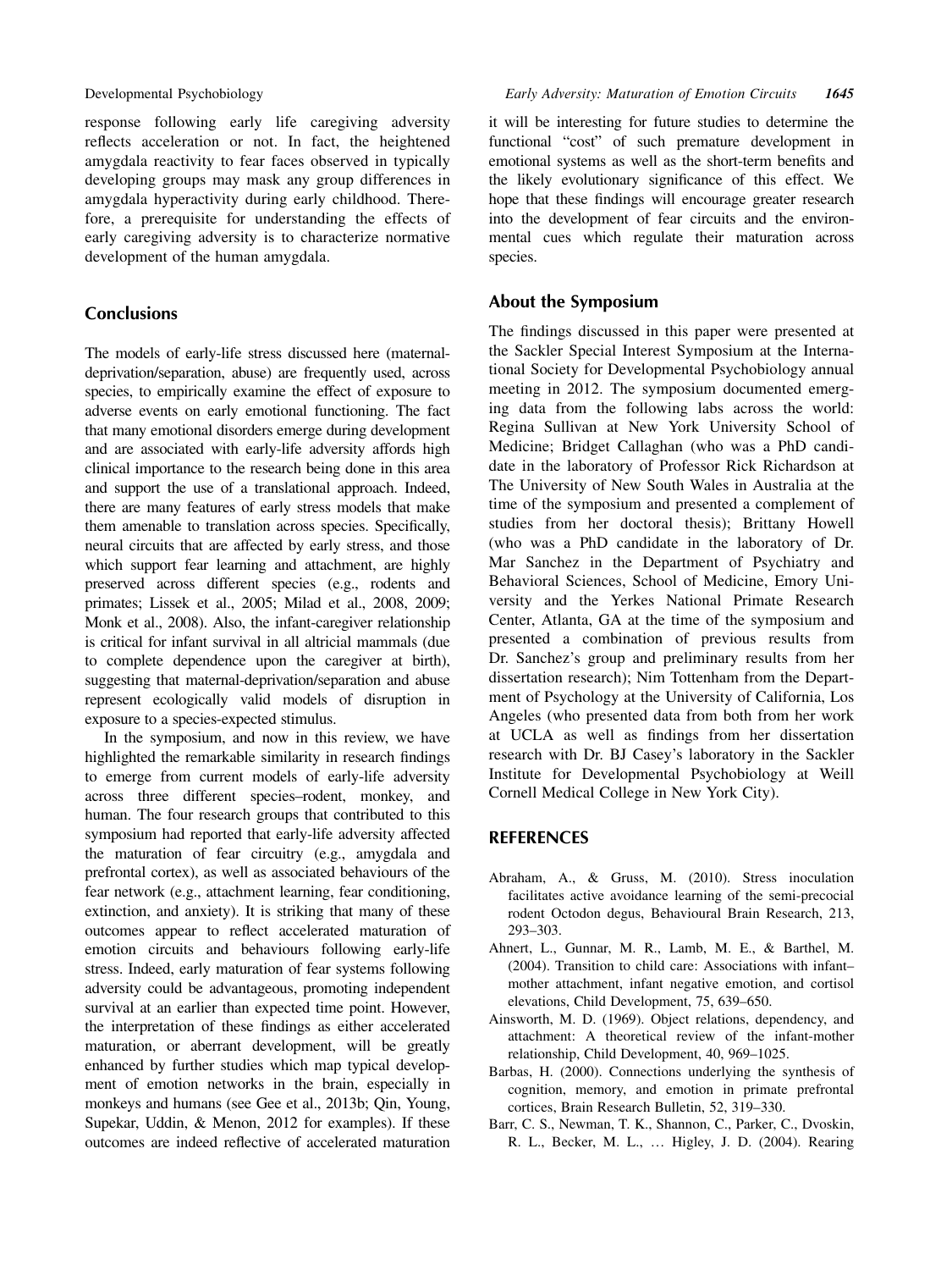condition and rh5-HTTLPR interact to influence limbichypothalamic-pituitary-adrenal axis response to stress in infant macaques. Biological Psychiatry, 55(7), 733–738.

- Barr, G. A. (1995). Ontogeny of nociception and antinociception, NIDA Research Monograph, 158, 172–201.
- Bayart, F., Hayashi, K. T., Faull, K. F., Barchas, J. D., & Levine, S. (1990). Influence of maternal proximity on behavioral and physiological responses to separation in infant rhesus monkeys (Macaca mulatta), Behavioral Neuroscience, 104, 98.
- Beane, M. L., Cole, M. A., Spencer, R. L., & Rudy, J. W. (2002). Neonatal handling enhances contextual fear conditioning and alters corticosterone stress responses in young rats, Hormones and Behavior, 41, 33–40.
- Bouton, M. E. (2002). Context, ambiguity, and unlearning: Sources of relapse after behavioral extinction, Biological Psychiatry, 52, 976–986.
- Bouton, M. E., & Bolles, R. C. (1979). Contextual control of the extinction of conditioned fear, Learning and Motivation, 10, 445–466.
- Bowlby, J. (1982). Attachment and loss: Retrospect and prospect, The American journal of Orthopsychiatry, 52, 664–678.
- Boyce, W., Champoux, M., Suomi, S., & Gunnar, M. (1995). Salivary cortisol in nursery-reared rhesus monkeys: Reactivity to peer interactions and altered circadian activity, Developmental Psychobiology, 28, 257.
- Bradley, R. G., Binder, E. B., Epstein, M. P., Tang, Y., Nair, H. P., Liu, W., … Newport, D. J. (2008). Influence of child abuse on adult depression: moderation by the corticotropin-releasing hormone receptor gene. Archives of General Psychiatry, 65(2), 190–200.
- Burgos-Robles, A., Vidal-Gonzalez, I., & Quirk, G. J. (2009). Sustained conditioned responses in prelimbic prefrontal neurons are correlated with fear expression and extinction failure, The Journal of Neuroscience, 29, 8474–8482.
- Caldji, C., Hellstrom, I. C., Zhang, T.-Y., Diorio, J., & Meaney, M. J. (2011). Environmental regulation of the neural epigenome, FEBS Letters, 585, 2049–2058.
- Callaghan, B., & Richardson, R. (2012). The effect of adverse rearing environments on persistent memories in young rats: Removing the brakes on infant fear memories, Translational Psychiatry, 2, e138.
- Callaghan, B. L., & Richardson, R. (2011). Maternal separation results in early emergence of adult-like fear and extinction learning in infant rats, Behavioral Neuroscience, 125, 20–28.
- Callaghan, B. L., & Richardson, R. (2013). Early experiences and the development of emotional learning systems in rats, Biology of Mood and Anxiety Disorders, 3:8.
- Camp, L. L., & Rudy, J. W. (2004). Changes in the categorization of appetitive and aversive events during postnatal development of the rat, Developmental Psychobiology, 21, 25–42.
- Campbell, B. A., & Campbell, E. H. (1962). Retention and extinction of learned fear in infant and adult rats, Journal of Comparative and Physiological Psychology, 55, 1–8.
- Campbell, B. A., & Spear, N. E. (1972). Ontogeny of memory, Psychological Review, 79, 215–236.
- Cartwright-Hatton, S., McNicol, K., & Doubleday, E. (2006). Anxiety in a neglected population: Prevalence of anxiety disorders in pre-adolescent children, Clinical Psychology Review, 26, 817–833.
- Casey, B. J., & Cohen, J. D. (1995). Activation of prefrontal cortex in children during a nonspatial working memory task with functional MRI, Neuroimage, 2, 221–229.
- Caspi, A., Sugden, K., Moffitt, T. E., Taylor, A., Craig, I. W., Harrington, H. L., … Braithwaite, A. (2003). Influence of life stress on depression: moderation by a polymorphism in the 5-HTT gene. Science, 301(5631), 386–389.
- Chareyron, L. J., Lavenex, P. B., Amaral, D. G., & Lavenex, P. (2012). Postnatal development of the amygdala: A stereological study in macaque monkeys, Journal of Comparative Neurology, 520, 1965–1984.
- Charmandari, E., Tsigos, C., & Chrousos, G. (2005). Endocrinology of the stress response 1, Annual Review of Psychology, 67, 259–284.
- Coles M. E., & Heimberg, R. G. (2002). Memory biases in the anxiety disorders: Current status, Clinical Psychology Review, 22, 587–627.
- Corcoran, K. A., & Quirk, G. J. (2007). Activity in prelimbic cortex is necessary for the expression of learned, but not innate, fears, The Journal of Neuroscience, 27, 840–844.
- Croxson, P. L., Johansen-Berg, H., Behrens, T. E., Robson, M. D., Pinsk, M. A., Gross, C. G., … Rushworth, M. F. (2005). Quantitative investigation of connections of the prefrontal cortex in the human and macaque using probabilistic diffusion tractography. The Journal of Neuroscience, 25(39), 8854–8866.
- Dallman, M. F. (2000). Editorial: Moments in time—the neonatal rat hypothalamo-pituitary-adrenal axis, Endocrinology, 141, 1590–1592.
- Dallman, M. F. (2005). Fast glucocorticoid actions on brain: Back to the future, Front Neuroendocrinol, 26, 103–108.
- Dawson, G., Panagiotides, H., Klinger, L. G., & Hill, D. (1992). The role of frontal lobe functioning in the development of infant self-regulatory behavior, Brain Cognition, 20, 152–175.
- Diamond, A. (1991). Frontal lobe involvement in cognitive changes during the first year of life. In K. R.G. & A. C. Petersen (Eds.), Brain maturation and cognitive development: Comparative and cross-cultural perspectives (pp. 127–180). New York: Social Science Research Council.
- Gale, G. D., Anagnostaras, S. G., Godsil, B. P., Mitchell, S., Nozawa, T., Sage, J. R., … Fanselow, M. S. (2004). Role of the basolateral amygdala in the storage of fear memories across the adult lifetime of rats. The Journal of Neuroscience, 24(15), 3810–3815.
- Gee, D., Gabard-Durnam, L. J., Flannery, J., Goff, B., Humphreys, K. L., Telzer, E. H., … Tottenham, N. (2013). Early developmental emergence of mature human Amygdala-prefrontal phenotype following maternal deprivation: Evidence of stress-induced acceleration. Proceedings of the National Academy of Sciences, 110, 15638–15643.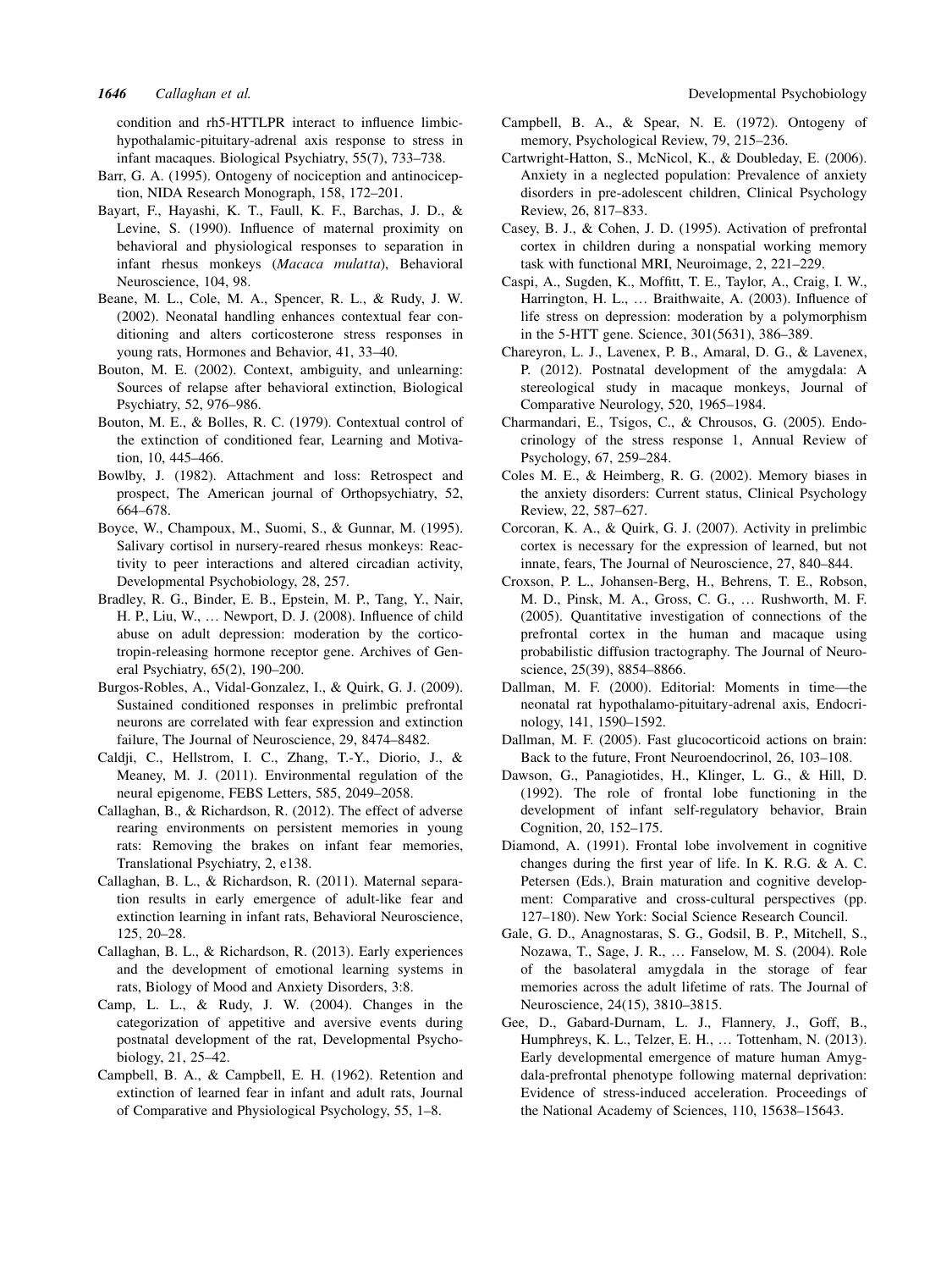- Gee, D. G., Humphreys, K. L., Flannery, J., Goff, B., Telzer, E. H., Shapiro, M., … Tottenham, N. (2013). A developmental shift from positive to negative connectivity in human Amygdala–prefrontal circuitry. The Journal of Neuroscience, 33(10), 4584–4593.
- Gibbs, R. A., Rogers, J., Katze, M. G., Bumgarner, R., Weinstock, G. M., Mardis, E. R., … Wilson, R. K. (2007). Evolutionary and biomedical insights from the rhesus macaque genome. Science, 316(5822), 222–234.
- Gibson, K. R. (1991). Myelination and behavioral development: A comparative perspective on questions of neotony, altriciality, and intelligence. In K. R. Gibson & A. C. Petersen (Eds.), Brain maturation and cognitive development: Comparative and cross-cultural perspectives (pp. 29–63). Hawthorne, NY: Aldine de Gruyter.
- Gilles, E. E., Schultz, L., & Baram, B. M. (1996). Abnormal corticosterone regulation in an immature rat model of continuous chronic stress, Pediatric Neurology, 15, 114– 119.
- Goff, B., Gee, D. G., Telzer, E. H., Humphreys, K. L., Gabard-Durnam, L., Flannery, J., & Tottenham, N. (2012). Reduced nucleus accumbens reactivity and adolescent depression following early-life stress. Neuroscience, 249:129–138.
- Harlow, H. F., Harlow, M. K., & Suomi, S. J. (1971). From thought to therapy: Lessons from a primate laboratory, American Scientist, 59, 538–549.
- Haroutunian, V., & Campbell, B. A. (1979). Emergence of interoceptive and exteroceptive control of behavior in rats, Science, 205, 927–929.
- Harris, J. A., & Westbrook, R. F. (1998). Evidence that GABA transmission mediates context-specific extinction of learned fear, Psychopharmacology, 140, 105–115.
- Herman, J. P., & Cullinan, W. E. (1997). Neurocircuitry of stress: Central control of the hypothalamo-pituitary-adrenocortical axis, Trends in Neurosciences, 20, 78–84.
- Hinde, R. A., & Spencer-Booth, Y. (1967). The behaviour of socially living rhesus monkeys in their first two and a half years, Animal Behaviour, 15, 169–196.
- Hodges, J., & Tizard, B. (1989). Social and family relationships of ex-institutional adolescents, Journal of Child Psychology and Psychiatry, and Allied Disciplines, 30, 77–97.
- Hostinar, C. E., Sullivan, R. M., & Gunnar, M. R. (2014). Psychobiological mechanisms underlying the social buffering of the hypothalamic–pituitary–adrenocortical axis: A review of animal models and human studies across development, Psychological Bulletin, 140, 256.
- Huot, R. L., Plotsky, P. M., Lenox, R. H., & McNamara, R. K. (2002). Neonatal maternal separation reduces hippocampal mossy fiber density in adult Long Evans rats, Brain Research, 950, 52–63.
- Huttenlocher, P. R., & Dabholkar, A. S. (1997). Regional differences in synaptogenesis in human cerebral cortex, Journal of Comparative Neurology, 387, 167–178.
- Juster, R. P., Bizik, G., Picard, M., Arsenault-Lapierre, G., Sindi, S., Trepanier, L., … Lord, C. (2011). A transdisciplinary perspective of chronic stress in relation to

psychopathology throughout life span development. Development and Psychopathology, 23(3), 725–776.

- Kiess, W., Meidert, A., Dressendörfer, R., Schriever, K., Kessler, U., & Köunig, A., et al. (1995). Salivary cortisol levels throughout childhood and adolescence: Relation with age, pubertal stage, and weight, Pediatric Research, 37, 502–506.
- Kim, J. H., Hamlin, A. S., & Richardson, R. (2009). Fear extinction across development: The involvement of the medial prefrontal cortex as assessed by temporary inactivation and immunohistochemistry, The Journal of Neuroscience, 29, 10802–10808.
- Kim, J. H., Li, S., Hamlin, A. S., McNally, G. P., & Richardson, R. (2012). Phosphorylation of mitogen-activated protein kinase in the medial prefrontal cortex and the amygdala following memory retrieval or forgetting in developing rats, Neurobiology of Learning and Memory, 97, 59–68.
- Kim, J. H., & Richardson, R. (2007a). A developmental dissociation in reinstatement of an extinguished fear response in rats, Neurobiology of Learning and Memory, 88, 48–57.
- Kim, J. H., & Richardson, R. (2007b). A developmental dissociation of context and GABA effects on extinguished fear in rats, Behavioral Neuroscience, 121, 131–139.
- Kim, J. H., & Richardson, R. (2010). New findings on extinction of conditioned fear early in development: Theoretical and clinical implications, Biological Psychiatry, 67, 297–303.
- Knickmeyer, R. C., Styner, M., Short, S. J., Lubach, G. R., Kang, C., Hamer, R., … Gilmore, J. H. (2010). Maturational trajectories of cortical brain development through the pubertal transition: unique species and sex differences in the monkey revealed through structural magnetic resonance imaging. Cerebral Cortex, 20(5), 1053–1063.
- Kosten, T. A., Lee, H. J., & Kim, J. J. (2006). Early life stress impairs fear conditioning in adult male and female rats, Brain Research, 1087, 142–150.
- Kosten, T. A., Miserendino, M. J., Bombace, J. C., Lee, H. J., & Kim, J. J. (2005). Sex-selective effects of neonatal isolation on fear conditioning and foot shock sensitivity, Behavioural Brain Research, 157, 235–244.
- Kreppner, J. M., Rutter, M., Beckett, C., Castle, J., Colvert, E., Groothues, C., … Sonuga-Barke, E. J. S. (2007). Normality and impairment following profound early institutional deprivation: A longitudinal follow-up into early adolescence. Developmental Psychology, 43(4), 931– 946.
- Kuhn, C. M., & Schanberg, S. M. (1998). Responses to maternal separation: Mechanisms and mediators, International Journal of Developmental Neuroscience, 16, 261– 270.
- Ladd, C. O., Huot, R. L., Thrivikraman, K. V., Nemeroff, C. B., & Plotsky, P. M. (2004). Long-term adaptations in glucocorticoid receptor and mineralocorticoid receptor mRNA and negative feedback on the hypothalamo-pituitary-adrenal axis following neonatal maternal separation, Biological Psychiatry, 55, 367–375.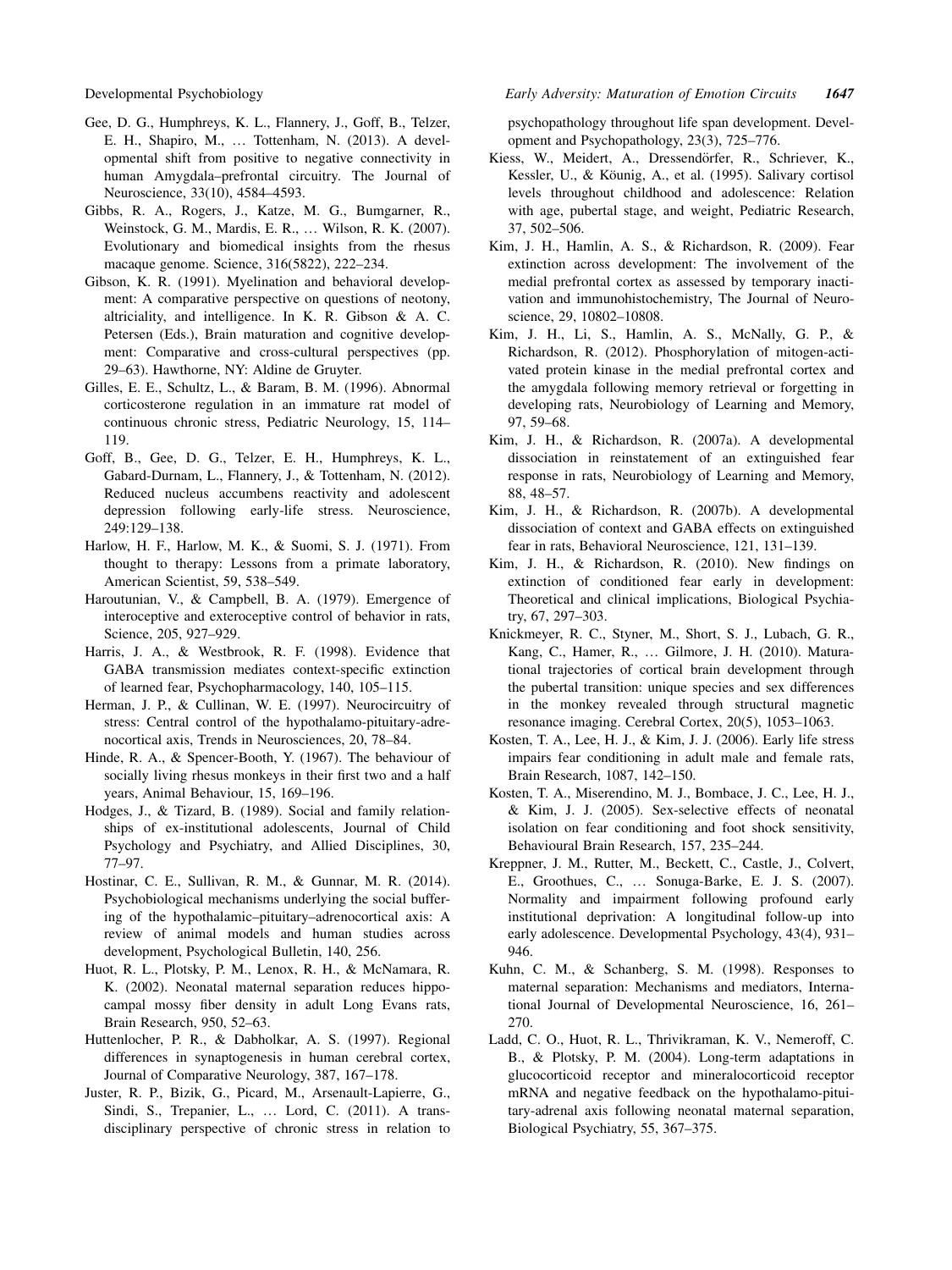- Ladd, C. O., Thrivikraman, K. V., Huot, R. L., & Plotsky, P. M. (2005). Differential neuroendocrine responses to chronic variable stress in adult Long Evans rats exposed to handling-maternal separation as neonates, Psychoneuroendocrinology, 30, 520–533.
- Levin, R., & Levine, S. (1975). Development of circadian periodicity in base and stress levels of corticosterone, American Journal of Physiology–Legacy Content, 229, 1397–1399.
- Levine, S. (1962). Plasma-free corticosteroid response to electric shock in rats stimulated in infancy, Science, 135, 795–796.
- Levine, S. (2001). Primary social relationships influence the development of the hypothalamic–pituitary–adrenal axis in the rat, Physiology and Behavior, 73, 255–260.
- Lewis, D. A., & Levitt, P. (2002). Schizophrenia as a disorder of neurodevelopment, Annual Review of Neuroscience, 25, 409–432.
- Li, S., Kim, J. H., & Richardson, R. (2012). Differential involvement of the medial prefrontal cortex in the expression of learned fear across development, Behavioral Neuroscience, 126, 217–225.
- Lissek, S., Powers, A. S., McClure, E. B., Phelps, E. A., Woldehawariat, G., Grillon, C., & Pine, D. S. (2005). Classical fear conditioning in the anxiety disorders: a meta-analysis. Behaviour Research and Therapy, 43(11), 1391–1424.
- S.J. Lupien, S. Parent, Larger amygdala but no change in hippocampal volume in 10-year-old children exposed to maternal depressive symptomatology since birth Proceedings of the National Academy of Sciences of the United States of America 108 2011; 14324–14329.
- Machado, C. J., & Bachevalier, J. (2003). Non-human primate models of childhood psychopathology: The promise and the limitations, Journal of Child Psychology and Psychiatry, 44, 64–87.
- Maestripieri, D., & Carroll, K. A. (1998). Risk factors for infant abuse and neglect in group-living rhesus monkeys, Psychological Sciences, 9, 143–145.
- McGowan, P. O., Sasaki, A., D'Alessio, A. C., Dymov, S., Labonté, B., Szyf, M., ... Meaney, M. J. (2009). Epigenetic regulation of the glucocorticoid receptor in human brain associates with childhood abuse. Nature Neuroscience, 12(3), 342–348.
- Mehta, M. A., & Golembo, N. I. (2009). Amygdala, hippocampal and corpus callosum size following severe early institutional deprivation: The English and Romanian Adoptees study pilot. Journal of Child Psychology and Psychiatry, 50, 943–951.
- Milad, M. R., Orr, S. P., Lasko, N. B., Chang, Y., Rauch, S. L., & Pitman, R. K. (2008). Presence and acquired origin of reduced recall for fear extinction in PTSD: Results of a twin study, Journal of Psychiatric Research, 42, 515–520.
- Milad, M. R., Pitman, R. K., Ellis, C. B., Gold, A. L., Shin, L. M., Lasko, N. B., … Rauch, S. L. (2009). Neurobiological basis of failure to recall extinction memory in posttraumatic stress disorder. Biological Psychiatry, 66 (12), 1075–1082.
- Milad, M. R., & Quirk, G. J. (2002). Neurons in medial prefrontal cortex signal memory for fear extinction, Nature, 420, 70–74.
- Milad, M. R., Rauch, S. L., Pitman, R. K., & Quirk, G. J. (2006). Fear extinction in rats: Implications for human brain imaging and anxiety disorders, Biological Psychology, 73, 61–71.
- Monk, C. S., Telzer, E. H., Mogg, K., Bradley, B. P., Mai, X., & Louro, H., et al. (2008). Amygdala and ventrolateral prefrontal cortex activation to masked angry faces in children and adolescents with generalized anxiety disorder, Archives of General Psychiatry, 65, 568–576.
- Moriceau, S., & Roth, T. L. (2010). Rodent model of infant attachment learning and stress. Developmental Psychobiology, 52, 651–660.
- Moriceau, S., Wilson, D. A., Levine, S., & Sullivan, R. M. (2006). Dual circuitry for odor–shock conditioning during infancy: Corticosterone switches between fear and attraction via amygdala, The Journal of Neuroscience, 26, 6737–6748.
- Nelson, C. A. (2007). A neurobiological perspective on early human deprivation, Child Development Perspectives, 1, 13–18.
- Newman, D. L., Moffitt, T. E., Caspi, A., Magdol, L., Silva, P. A., & Stanton, W. R. (1996). Psychiatric disorder in a birth cohort of young adults: Prevalence, comorbidity, clinical significance, and new case incidence from ages 11–21 Journal of Consulting and Clinical Psychology 64, 11–21.
- O'Conner, T. G., Marvin, R. S., Rutter, M., Olrick, J. T., & Britner, P. A. (2003). Child–parent attachment following early institutional deprivation, Development and Psychopathology, 15, 19–38.
- Öngür, D., & Price, J.  $(2000)$ . The organization of networks within the orbital and medial prefrontal cortex of rats, monkeys and humans, Cerebral Cortex, 10, 206–219.
- Ono, M., Kikusui, T., Sasaki, N., Ichikawa, M., Mori, Y., & Murakami-Murofushi, K. (2008). Early weaning induces anxiety and precocious myelination in the anterior part of the basolateral amygdala of male Balb/c mice, Neuroscience, 156, 1103–1110.
- Paschall, G. Y., & Davis, M. (2002). Olfactory-mediated fearpotentiated startle, Behavioral Neuroscience, 116, 4.
- Payne, C., Machado, C. J., Bliwise, N. G., & Bachevalier, J. (2010). Maturation of the hippocampal formation and amygdala in Macaca mulatta: A volumetric magnetic resonance imaging study, Hippocampus, 20, 922– 935.
- Plotsky, P. M., & Meaney, M. J. (1993). Early, postnatal experience alters hypothalamic corticotropin-releasing factor (CRF) mRNA, median eminence CRF content and stress-induced release in adult rats, Molecular Brain Research, 18, 195–200.
- Plotsky, P. M., Thrivikraman, K. V., Nemeroff, C. B., Caldji, C., Sharma, S., & Meaney, M. J. (2005). Long-term consequences of neonatal rearing on central corticotropinreleasing factor systems in adult male rat offspring, Neuropsychopharmacology, 30, 2192–2204.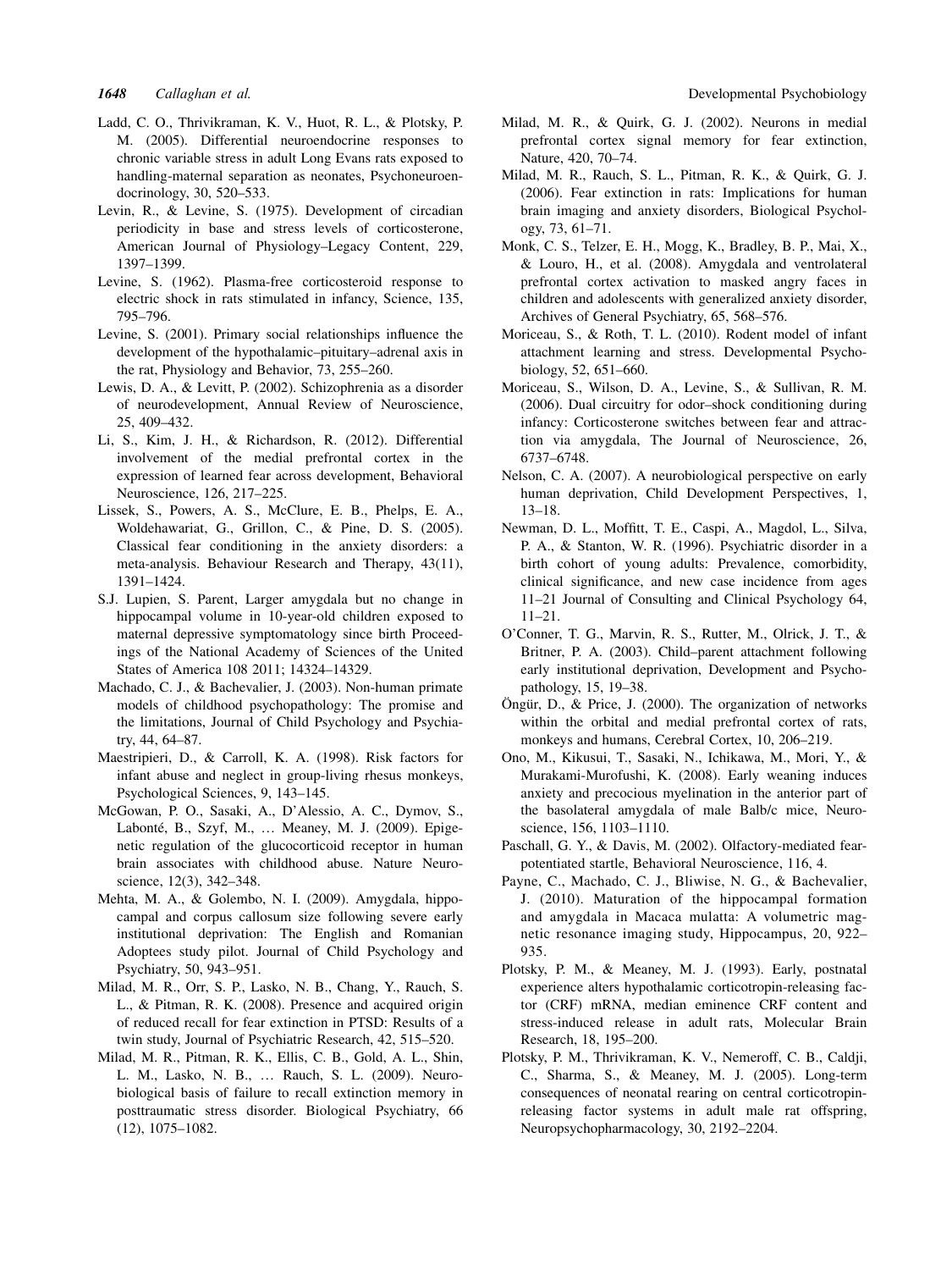- Polanczyk, G., Caspi, A., Williams, B., Price, T. S., Danese, A., Sugden, K., … Moffitt, T. E. (2009). Protective effect of CRHR1 gene variants on the development of adult depression following childhood maltreatment: replication and extension. Archives of General Psychiatry, 66(9), 978–985.
- Preuss, T. M. (1995). Do rats have prefrontal cortex? The Rose-Woolsey-Akert program reconsidered, Journal of Cognitive Neuroscience, 7, 1–24.
- Preuss, T. M., & Goldman-Rakic, P. S. (1991a). Ipsilateral cortical connections of granular frontal cortex in the strepsirhine primate Galago, with comparative comments on anthropoid primates, Journal of Comparative Neurology, 310, 507–549.
- Preuss, T. M., & Goldman-Rakic, P. S. (1991b). Myelo-and cytoarchitecture of the granular frontal cortex and surrounding regions in the strepsirhine primate Galago and the anthropoid primate Macaca, Journal of Comparative Neurology, 310, 429–474.
- Provençal, N., Suderman, M. J., Guillemin, C., Massart, R., Ruggiero, A., Wang, D., ... Côté, S. M. (2012). The signature of maternal rearing in the methylome in rhesus macaque prefrontal cortex and T cells. The Journal of Neuroscience, 32(44), 15626–15642.
- Qin, S., Young, C. B., Supekar, K., Uddin, L. Q., & Menon, V. (2012). Immature integration and segregation of emotion-related brain circuitry in young children, Proceedings of the National Academy of Sciences, 109, 7941–7946.
- Quirk, G. J., Likhtik, E., Pelletier, J. G., & Paré, D. (2003). Stimulation of medial prefrontal cortex decreases the responsiveness of central amygdala output neurons, The Journal of Neuroscience, 23, 8800–8807.
- Raineki, C., Cortes, M. R., Belnoue, L., & Sullivan, R. M. (2012). Effects of early-life abuse differ across development: Infant social behavior deficits are followed by adolescent depressive-like behaviors mediated by the amygdala, The Journal of Neuroscience, 32, 7758–7765.
- Raineki, C., Moriceau, S., & Sullivan, R. (2010). Developing a neurobehavioral animal model of infant attachment to an abusive caregiver, Biological Psychiatry, 67, 1137–1145.
- Reep, R. (1984). Relationship between prefrontal and limbic cortex: A comparative anatomical review, Brain Behavior Evolution, 25, 5–80.
- Rilling, J. K., Winslow, J. T., O'Brien, D., Gutman, D. A., Hoffman, J. M., & Kilts, C. D. (2001). Neural correlates of maternal separation in rhesus monkeys, Biological Psychiatry, 49, 146–157.
- Roth, T. L., & Sullivan, R. M. (2005). Memory of early maltreatment: Neonatal behavioral and neural correlates of maternal maltreatment within the context of classical conditioning, Biological Psychiatry, 57, 823–831.
- Ruppenthal, G. C., Arling, G. L., Harlow, H. F., Sackett, G. P., & Suomi, S. J. (1976). A 10-year perspective of motherless-mother monkey behavior, Journal of Abnormal Psychology, 85, 341–349.
- Rutter, M. (1998). Developmental catch-up, and deficit, following adoption after severe global early privation, Journal of Child Psychology and Psychiatry, 39, 465–476.
- Rutter, M. L., Kreppner, J. M., & O'Conner, T. G. (2001). Specificity and heterogeneity in children's responses to profound institutional privation, The British Journal of Psychiatry, 179, 97–103.
- Sanchez, M. (2006). The impact of early adverse care on HPA axis development: Nonhuman primate models, Hormones and Behavior, 50, 623–631.
- Sanchez, M. M., Ladd, C. O., & Plotsky, P. M. (2001a). Early adverse experience as a developmental risk factor for later psychopathology: Evidence from rodent and primate models, Development and Psychopathology, 13, 419–449.
- Sanchez, M. M., Ladd, C. O., & Plotsky, P. M. (2001b). Early adverse experience as a developmental risk factor for later psychopathology: Evidence from rodent and primate models, Development and Psychopathology, 13, 419–449.
- Sanchez, M. M., Noble, P. M., Lyon, C. K., Plotsky, P. M., Davis, M., Nemeroff, C. B., & Winslow, J. T. (2005). Alterations in diurnal cortisol rhythm and acoustic startle response in nonhuman primates with adverse rearing. Biological Psychiatry, 57(4), 373–381.
- Sanchez, M. M., Young, L. J., Plotsky, P. M., & Insel, T. R. (2000). Distribution of corticosteroid receptors in the rhesus brain: Relative absence of glucocorticoid receptors in the hippocampal formation, Journal of Neuroscience, 20, 4657–4668.
- Seay, B., & Gottfried, N. W. (1975). A phylogenetic perspective for social behavior in primates, The Journal of General Psychology, 92, 5–17.
- Seltzer, L. J., Ziegler, T. E., & Pollak, S. D. (2010). Social vocalizations can release oxytocin in humans, Proceedings of the Royal Society B: Biological Sciences, 277, 2661– 2666.
- Sheridan, M. A., & Fox, N. A. (2012). Variation in neural development as a result of exposure to institutionalization early in childhood. Proceedings of the National Academy of Sciences of the United States of America, 109, 12927– 12932.
- Shionoya, K., Moriceau, S., Lunday, L., Miner, C., Roth, T. L., & Sullivan, R. M. (2006). Development switch in neural circuitry underlying odor-malaise learning, Learn Memory, 13, 801–808.
- Sierra-Mercado, D., Padilla-Coreano, N., & Quirk, G. J. (2010). Dissociable roles of prelimbic and infralimbic cortices, ventral hippocampus, and basolateral amygdala in the expression and extinction of conditioned fear, Neuropsychopharmacology, 36, 529–538.
- Smotherman, W. P. (1982). Odor aversion learning by the rat fetus, Physiology and Behavior, 29, 769–771.
- Spataro, J., Mullen, P. E., Burgess, P. M., Wells, D. L., & Moss, S. A. (2004). Impact of child sexual abuse on mental health, The British Journal of Psychiatry, 184, 416–421.
- Spinelli, S., Chefer, S., Suomi, S. J., Higley, J. D., Barr, C. S., & Stein, E. (2009). Early-life stress induces long-term morphologic changes in primate brain, Archives of General Psychiatry, 66, 658–665.
- Stevenson, C. W., Meredith, J. P., Spicer, C. H., Mason, R., & Marsden, C. A. (2009). Early life programming of innate